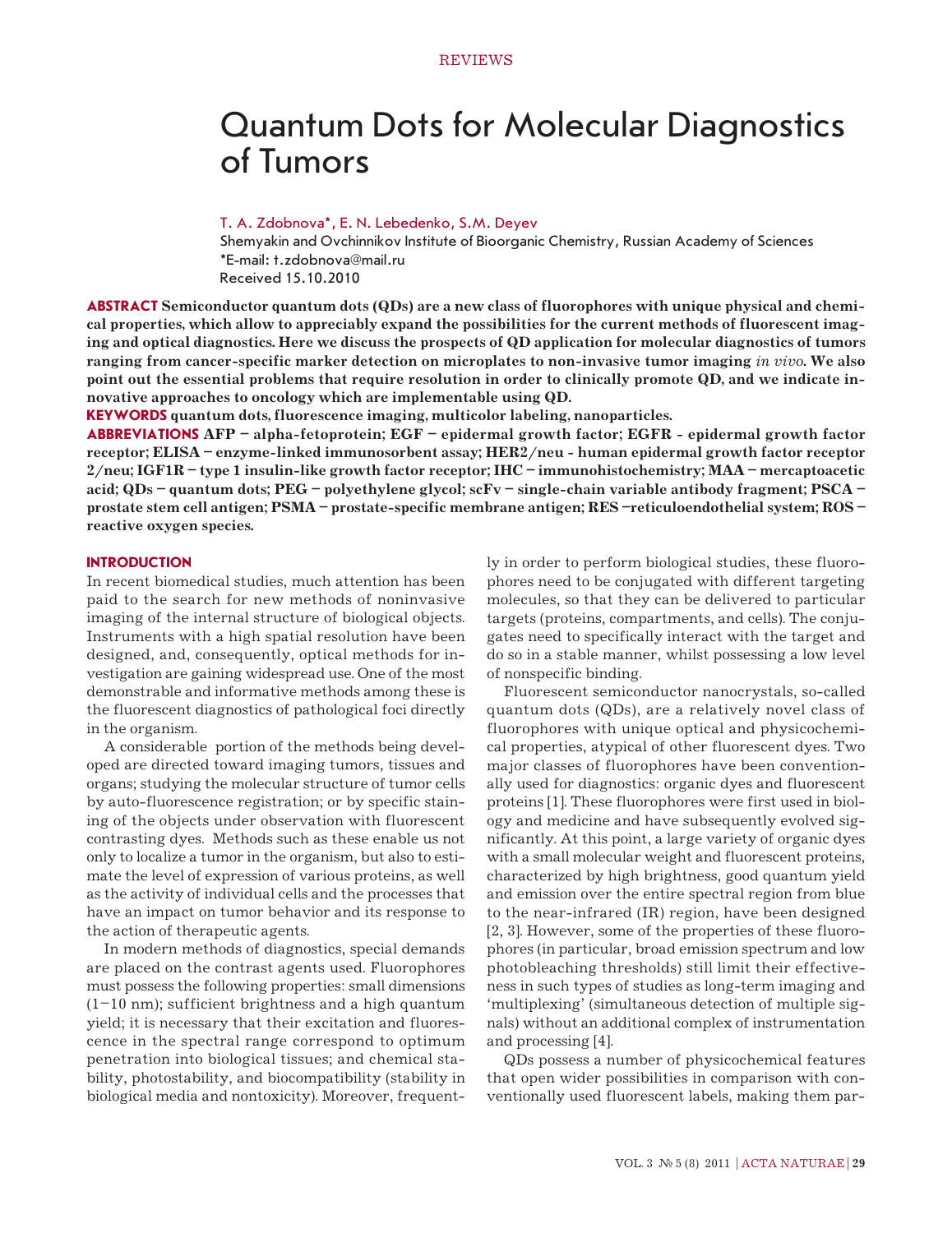# REVIEWS



Fig. 1. Representative QD core materials scaled as a function of their emission wavelength superimposed over the spectrum. Representative areas of biological interest are also presented corresponding to the pertinent emission, highlighting how most biological usage falls in the visible – near-infrared region. Reprinted by permission from Macmillan Publishers Ltd.: [Nature Materials] (Medintz I.L., Uyeda H.T., Goldman E.R., Mattoussi H. Nat Mater. 2005 4:435-446), copyright (2005).

ticularly attractive for use in various biological experiments [5, 6].

This review will summarize how QDs can be used for studying the molecular mechanisms of the processes that occur in tumor cells and for both *in vitro* and *in vivo* tumor diagnostics.

# **1. QD FEATURES PROVIDING ADVANTAGES WHEN USING THEM IN BIOMEDICAL STUDIES**

Quantum dots are almost spherical nanocrystals 1–10 nm in diameter, consisting of a small number of atoms (500–10,000) of semiconductor materials of groups II–VI (e.g., CdSe, CdTe, CdS, and ZnSe) or groups III–V (e.g., InP and InAs) of Mendeleev's periodic table. The term "dot" mainly characterizes the extremely small dimension of these objects; while the adjective "quantum" describes the fact that their behavior and properties are described to a significant extent by quantum mechanics, rather than classical mechanics. The decrease in the particle size of the compound to a value smaller than the exciton Bohr radius (e.g., for spherical СdSe particles this diameter is less than 6 nm) results in that the properties of the compound are determined not as much by their chemical composition as by their particle size. In light of this, semiconductor nanocrystals are characterized by their unique optical characteristics and physicochemical properties that distinguish them favorably from other fluorophores that are conventionally used in biology [7].

QDs possess a high molar extinction coefficient (higher than that of organic dyes by a factor of 10– 100) and a high quantum yield (up to  $90\%$ ), which provides to these fluorophores exceptional brightness. QDs are characterized by a broad absorption spectrum, a considerable Stokes shift, and a narrow and symmetrical (without a "tail" in the red region) fluorescence spectrum (peak width  $\sim 25-40$  nm). In this regard, the emission wavelength is core sizetunable, enabling us to create a wide range of various QDs fluorescing within a spectral range from UV to IR (400–2,000 nm), using the same materials and the same procedures (*Fig. 1*). Furthermore, the broad excitation spectrum typical of these nanoparticles (QDs can be excited by light at any wavelength smaller than their fluorescence wavelength) allows to excite a mixture of different QDs at one wavelength that is considerably remote  $(> 100 \text{ nm})$  from their fluorescence wavelengths [9]. Such properties of QDs significantly increase their potential use in multicolor labeling and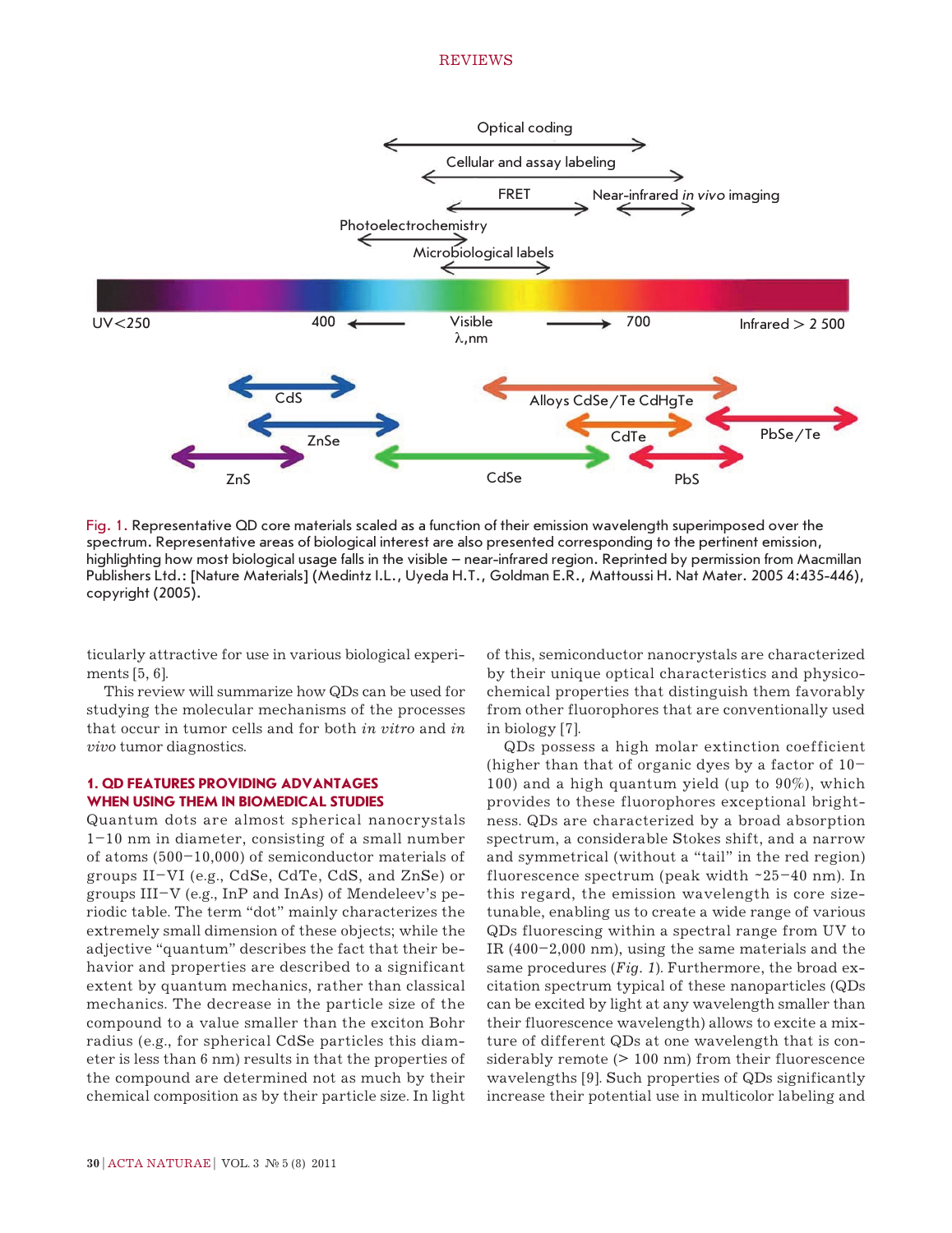the simultaneous identification of different biological objects, in comparison with other dyes [6].

High resistance to photobleaching (that is higher than that of organic fluorophores by a factor of 100– 1,000) and an exceptional stability towards photo- and chemical degradation [7, 10], which is typical of fluorescent semiconductor nanocrystals, makes it possible for us to use them in long-term experiments on real-time imaging of the processes occurring inside a cell (e.g., endocytosis) [11] or translocation of individual receptor molecules along the living cellular surface and for staining the samples that require long-term storage [13].

A more detailed description of the physicochemical properties of QDs important for their biological application, and a comparative evaluation of their use and that of other fluorophores in biomedical studies, can be found in reviews  $[4-6]$ .

Physicochemical and optical properties and the features of QDs directly depend on the method of their synthesis. This wide field (not an issue for this review) is still under development. It is increasing the number of QDs used in biomedical studies and enhancing their properties (ref. reviews [4, 5]).

Until recently, two types of water-soluble monodisperse QDs had been in use in biology: the so-called bioinert nanocrystals and nanocrystals conjugated to various biological molecules in order to add certain specificity to them.

Bioinert QDs find application as nonspecific contrast agents for cell staining due to endocytosis, for the contrasting of blood vessels and lymph nodes, and for studying biodistribution, toxicity, and *in vivo* passive delivery of nanoparticles into animal tumors. Watersoluble QDs modified with hydrophilic thiols [14] and encapsulated by silicon or amphiphilic polymers [16] are frequently used as such bioinert particles. Such particles are typically coated with a layer of inert molecules, in order to reduce the nonspecific binding; the manufacturers of commercial QDs usually use polyethylene glycol (PEG) for this purpose.

## **2. TARGETING OF QDs TO TUMOR CELLS**

It is a common requirement when using QDs as fluorophores for tumor imaging that they bind to various targeting molecules, thus ensuring the selective delivery of QDs to tumor cells and their components. The specificity of labeling is provided by the selection of a target that optimally suits each particular case and the corresponding targeting molecule.

The receptor part of signal proteins that are overexpressed on tumor cell membranes is used most often as a specific target. The level of expression of these cellular molecular oncomarkers, determined directly in the tumor tissue, characterizes the molecular profile of each individual tumor and is used to determine the immune status of the tumor and the individualization of therapeutic treatment [17].

Antibodies and their fragments, ligands of specific receptors localized on the tumor cell surface, small molecules (such as peptides and aptamers) with specific affinity for some of the oncomarkers are used as a targeting module, which provides the selective delivery of QDs to tumor cells and their components, depending on the aims and objects of the study.

# **2.1 Targeting agents**

Immynoglobulin (Ig) molecules have been known for a long time, as they are widely used as efficient targeting modules for the specific delivery of diagnostic and therapeutic agents both *in vitro* at the cell and tissue level and *in vivo* at the whole body level. As early as in one of the first studies devoted to using QDs for biological investigations, the potential to obtain complexes of QDs with IgG molecules and the ability of the resulting complexes to bind to specific antispecies polyclonal antibodies and to form precipitates in the solution were illustrated [14]. Later, such complexes were used for the labeling of particular molecules located in various cell compartments (on the membrane surface, in cytoplasm, and in the cellular nucleus) [16].

Regardless of the wide distribution of full-size antibodies in diagnostic systems *in vitro*, their application as targeting agents *in vivo* usually requires the elimination of their effector functions and a radical modification of physicochemical properties [18]. Antibodies of scFv format are those that best meet these requirements [19, 20]. These small antibody fragments do not contain a constant domain. Although this fact has no effect on their targeting properties, it reduces the possibility of the side effects caused by the interaction between the constant domains and receptors of the cells of the immune system and proteins of the complement system [21]. scFv antibodies against surface oncomarkers are widely used as targeting modules for the fluorescent imaging of tumor cells and delivery of therapeutic agents to them [22–24].

At the Nie laboratory, it was demonstrated that QDs conjugated to targeting mini antibodies scFv could be used for tumor imaging, including *in vivo* imaging. Accumulation by tumor cells and efficient internalization of QDs conjugated to a human anti-EGFR-antibody of the scFv format were observed after their intravenous injection into a human pancreatic bearing mouse [25].

The major bottleneck of scFv antibodies as targeting agents is their monovalence, since monovalent binding to an antigen on the cell surface does not ensure the long-term retention of the antibody and results in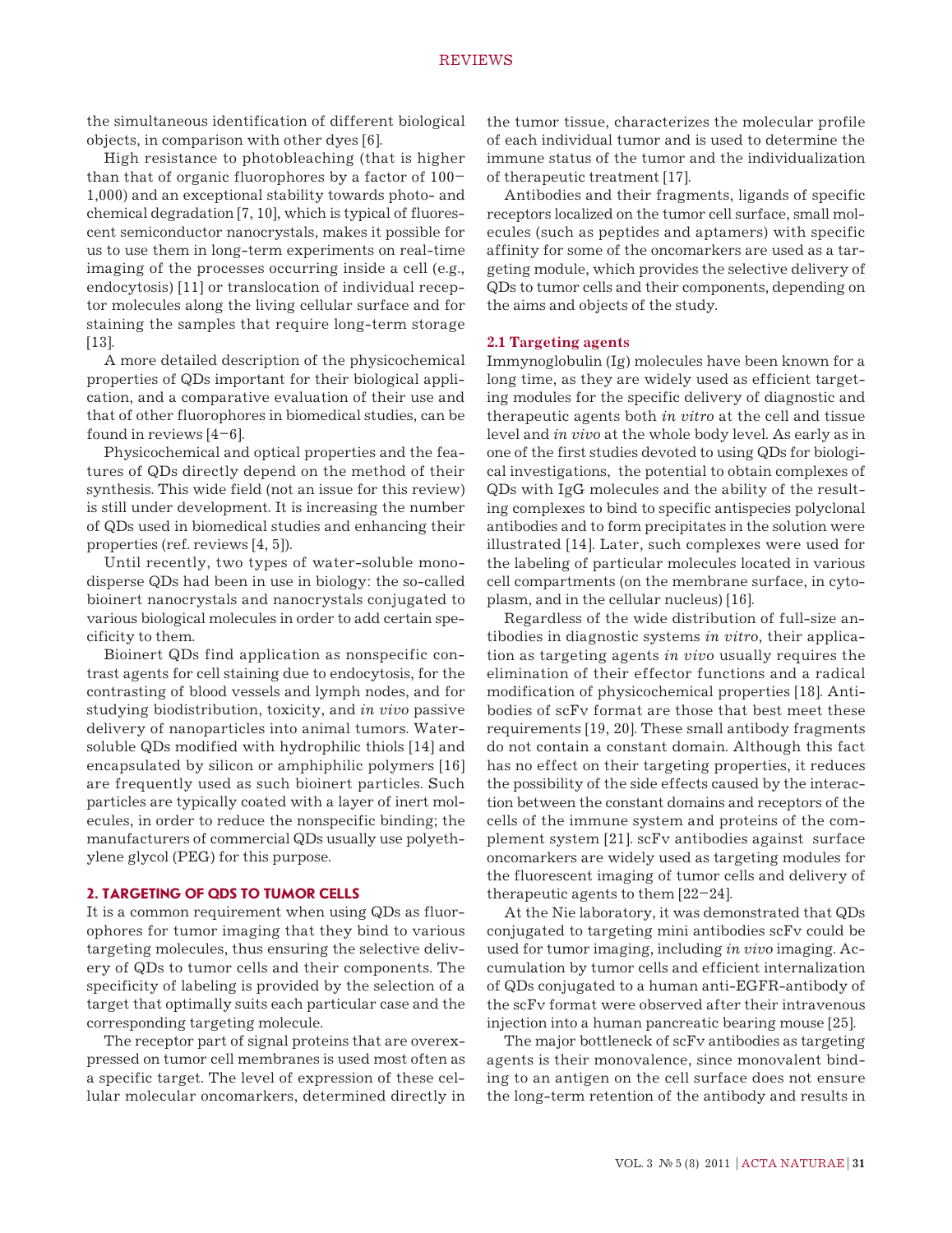

Fig. 2. Design of a current quantum dot for biomedical application. (1) –fluorescent core (usually CdSe or CdTe); (2) - protective shell (usually ZnS); (3) – polymer coating to provide colloidal stability, and direct linkage to biologically active molecules, (4) – PEG, (5) – targeting molecules joined with QD directly or through biotin-streptavidin (6) and barnase-barstar (7) adaptor systems.

its rapid dissociation [26, 27]. Meanwhile, the typically large surface area of QDs makes it possible to attach several scFv molecules to each nanoparticle and create unique multivalent constructions with enhanced properties [28].

Peptides are used as targeting molecules in order to perform specific recognition of certain proteins, with the purpose of imaging cells and their components [29]. The application of this approach in the design of targeted QDs was first demonstrated for short recombinant peptides that were capable of specific recognition of integrin in human neiroblastoma studies [30]. Later, it was proven that this approach could also be used in the specific labeling of the cells of lung endothelium, brain endothelium, and human breast carcinoma both *in vitro* and in living cells [31]. Arginyl-glycyl-aspartic acid (RGD peptide) capable of recognizing integrin has been noted as a good alternative targeting agent for the fluorescing in the IR range QDs during *in vivo* imaging of different tumors in the mouse organism [32].

Another promising targeting agent for the delivery of QDs to tumor cells is aptamers; the specially designed oligonucleotides capable of recognizing certain proteins and cell components and binding to them with high specificity. Various aptamer-based conjugates have been successfully used for cell imaging and recognition, biomarker detection, etc. [33]. Conjugates of QDs with the aptamer specific to the PSMA cancer marker selectively stained immobilized and living prostate tumor LNCaP cells and the same cells in a model medium of collagen matrix [34]. It was shown that the use of aptamers as a targeting agent for imaging prostate tumor cells using QDs was equally efficient as using QDs conjugated to anti-PSMA-antibodies, but considerably less expensive [35]. QD-aptamer conjugates can be used in parallel with other targeting agents, such as peptides, for the simultaneous imaging of several oncomarkers [36]. Moreover, the preparation of biotinconjugated aptamers, which have the ability to bind to any streptavidin-conjugated QDs, provides the possibility to create universal reagents for the two-stage delivery of QDs to tumor cells [33].

#### **2.2 Methods for binding targeting agents to QDs**

In contemporary practice, two major approaches to binding the targeting molecules to QDs are used: direct binding (typically covalent) of protein molecules to active groups on the QD surface and adaptor-mediated binding (*Fig. 2*).

Usually, protein molecules are bound directly to the semiconductor part of a nanocrystal (via the SH group or by metal-affine coordination of histidine residues with the zinc atoms of a nanocrystal shell) or to its hydrophilic coating (by conjugation with carboxyl, amine,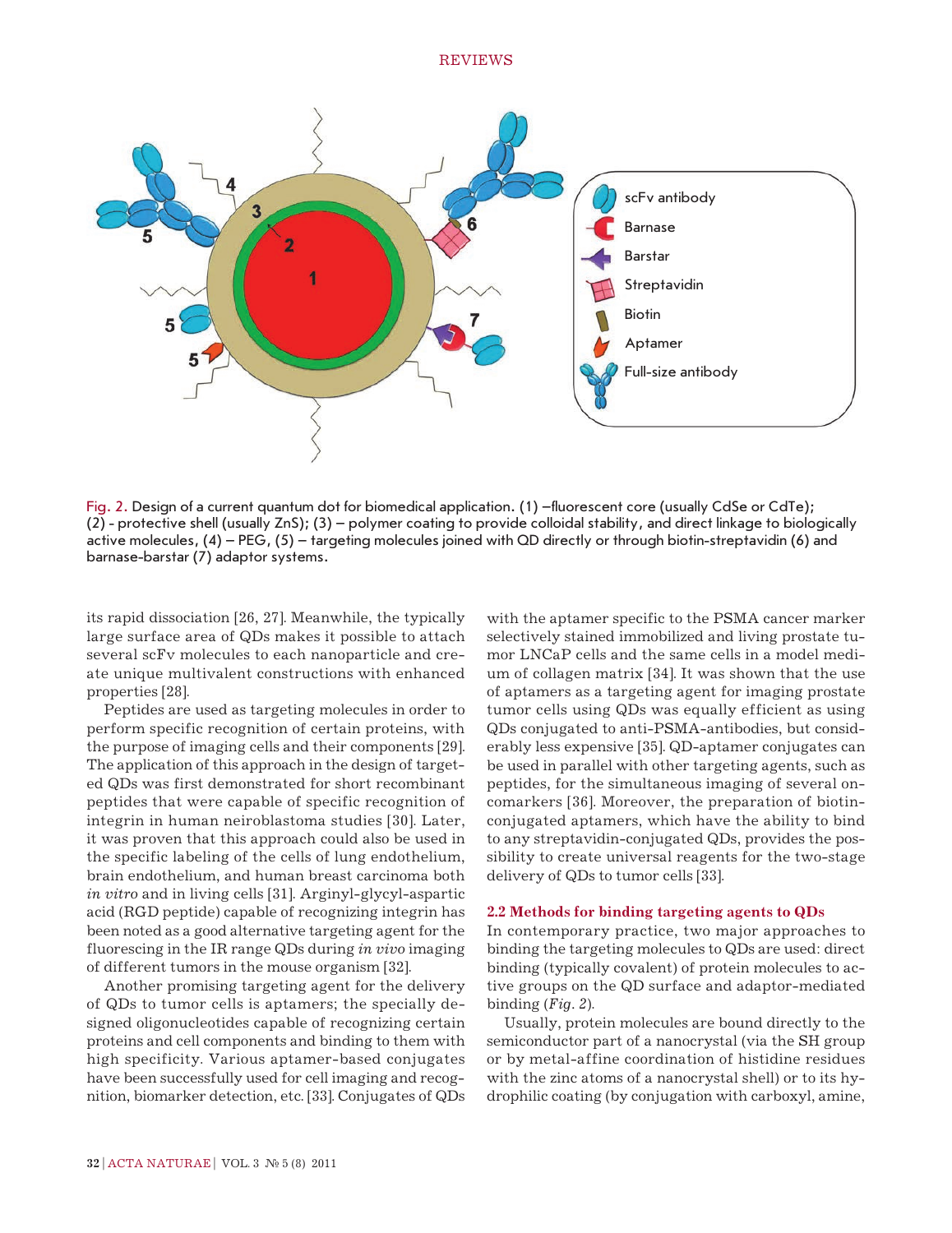and thiol groups using special catalysts; via electrostatic interaction). These methods were thoroughly described in the reviews [5, 37].

The surface area of a nanocrystal is appreciably large and is accessible for the binding of several biological molecules. A range of 2 to 5 protein molecules and more than 50 small molecules (oligonucleotides or peptides) can be bound to one nanoparticle 4 nm in diameter [38]. It should be noted that the reactivity of certain types of biological molecules after direct conjugation with nanocrystals can vary considerably. In particular, although antibodies retain their specificity after conjugation, they lose their affinity considerably [39]. Moreover, direct conjugation of QDs with antibodies requires that the antibody activity in each new conjugate be checked.

The use of so-called "self-assembling adaptors" (small adhesive molecules that bind to each other with high efficiency and specificity but do not form homodimers) is a more promising approach to QD binding to antibodies. The formation of complexes with these small molecules has no considerable effect on antibody affinity and allows us to simply prepare various combinations of antibodies with different specificities to QDs that fluoresce in different ranges, without any additional modifications. Heterodimerization modules that were previously designed for the preparation of recombinant bispecific and multivalent antibodies and for two-stage delivery of therapeutic agents to the tumor are used as adaptor molecules to bind QDs to antibodies.

The streptavidin–biotin system is the most wellknown and broadly used system among these modules; it possesses a high binding affinity  $K_{\rm a} \sim 10^{-14} - 10^{-15}$  M [40]. Streptavidin is attached to QDs covalently or via electrostatic interactions, which allows them to bind to biotin-conjugated targeting agents. Streptavidin-conjugated QDs were first used for imaging of the tumor marker HER2/neu on the surface of human breast tumor SKBR-3 cells through biotin-conjugated anti-human secondary antibodies and humanized anti-HER2/ neu antibodies [16]. A similar three-stage system was used for binding QDs to antibody fragments specific to glycyn receptors on a neuron membrane, making it possible to observe the motion of individual receptors in living neurons [41]. The three-stage system based on the biotin–streptavidin affine pair (primary antibodies; biotinilated secondary antibodies; streptavidinconjugated quantum dots) allows for the use of single streptavidin-conjugated quantum dots for the imaging of a number of various targets without any additional modification, since the labeling specificity is determined by the corresponding primary and biotinilated secondary antibodies.

By using primary antibodies that bind to QDs via a biotin–streptavidin bridge [11], the number of stages in the labeling process can be reduced to two. This approach is not only used for antibodies, but also for many other targeting agents. Thus, QDs conjugated with an integrin-recognizing peptide via a biotine–streptavidin module have been successfully used for labeling the αν-subunit of integrin in human neuroblastoma cells SK-N-SH [27].

 Because of its universal nature, the streptavidin– biotin system is now widely used in certain types of immune diagnostic investigations that use QDs. Streptavidin-conjugated QDs and biotin-conjugated antibodies became commercially available recently (e.g., see www. invitrogen.com). However, it is important to note that the application of this system to create site-directed fluorophores for tumor imaging in a human organism *in vivo* is restricted by the presence of a large quantity of endogenous biotin, which can compete with biotinilated components, thus reducing the labeling efficiency.

In order to prepare antibody-conjugated QDs, we propose the use of a barnase–barstar adaptor module, which has shown good results in the preparation of heterodimeric mini-antibodies and their fluorescent derivatives [26, 42, 43]. This adaptor module is based on the ability of ribonuclease barnase from *Bacillus amyloliquefaciens* to form a very stable complex  $(K_a \sim 10^{-14}$ М) with its natural protein inhibitor, barstar [26].

Since the binding regions of barnase and barstar are localized outside their N- and C-terminal parts, each of these proteins is accessible for fusion with scFv antibody fragments. Meanwhile, the binding efficiency of module components is retained. The small dimensions of barnase and barstar (110 and 89 a.a., respectively), stability, good solubility, and stability towards proteases allow to produce appreciable quantities of the desired chimeric proteins in bacterial producers. Moreover, barnase, within recombinant proteins, serves as an intramolecular chaperone, ensuring the correct folding of recombinant proteins, which is particularly important when designing structures with targeting antibodies [44].

The small dimensions and extreme stability over a wide range of conditions make it possible to easily form conjugates of both barnase and barstar with active groups on the QD surface. It was also found that the conjugation of QDs with barstar considerably reduces the non-specific binding of QDs to the cellular membrane. Hence, fluorescent nanocrystals, which usually adhere nonspecifically to human ovarian adenocarcinoma SKOV-3 cells and penetrate them (*Fig. 3A*), become virtually neutral with respect to these cells after conjugation with barstar (*Fig. 3B*). At the same time, the barstar located on the QD surface provides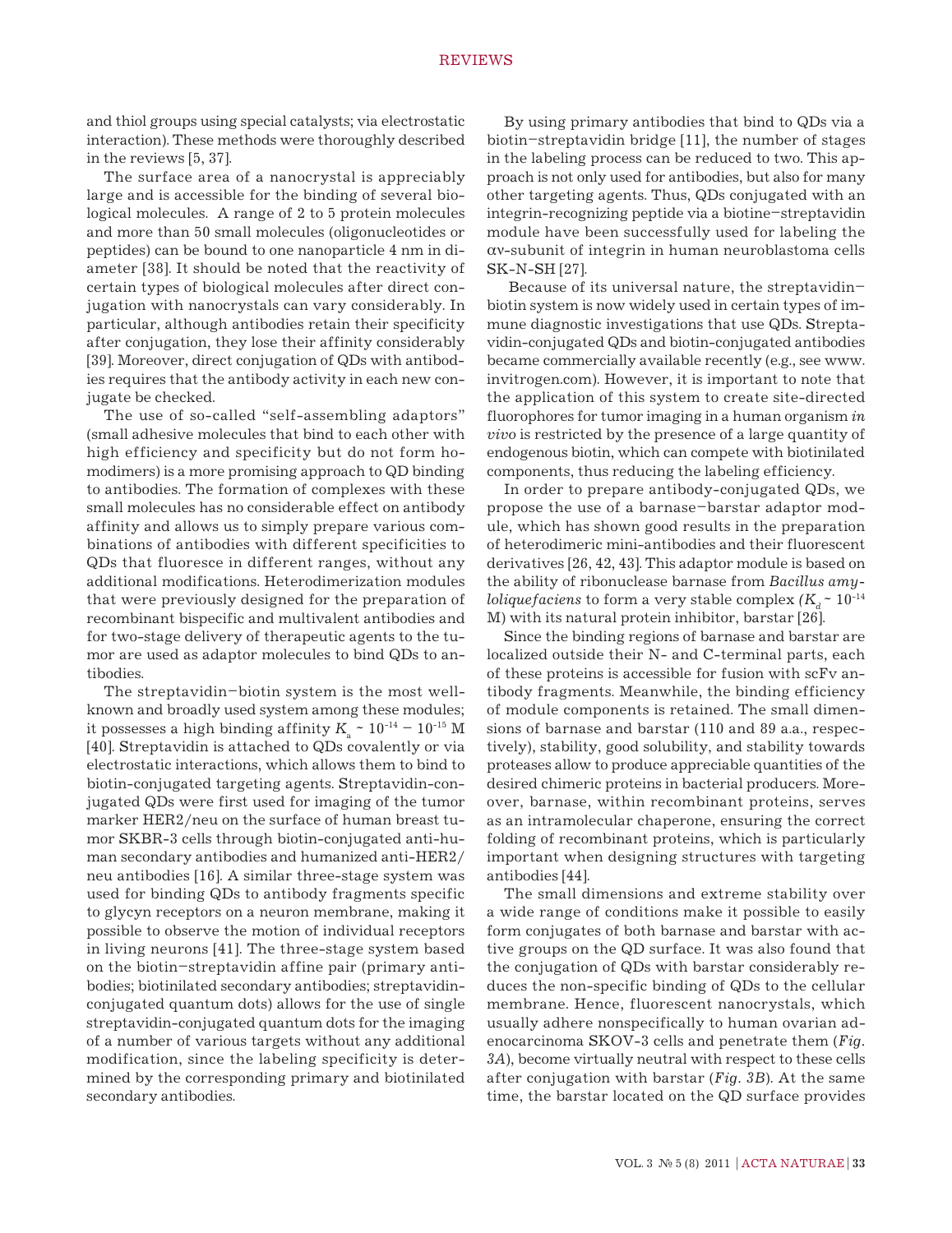

Fig. 3. Non-specific and specific interaction of QDs with tumor cells. Schematics (on the left) and results (on the right) of fluorescent microscopy of SKOV-3 cells after incubation with QD (А), with QD-barstar (B), and with anti-HER-2/neu scFv dimer joined with barnase, following QD-barstar (C). Cell images in visible light (a, b, c) and fluorescent cell images (a', b', c') are shown. Legend see *Fig. 2*.

the additional binding of targeting antibodies using the barnase–barstar adaptor system, ensuring the efficient and specific labeling of cancer cells (*Fig. 3C*).

An important advantage of the barnase–barstar module is the accurate  $(1:1)$  ratio between the components in the complex and the total absence of self-aggregation, as well as a high interaction affinity, higher than that of all other dimerization systems, with the exception of the streptavidin–biotin system. As opposed to the streptavidin–biotin system, the use of the barnase–barstar system is based on genetic engineering technologies and requires no covalent modifications of antibodies.

The barnase–barstar adaptor system has been successfully used for the preparation of fluorescent complexes for the imaging of tumor cells overexpressing oncomarker HER2/neu, based on 4D5scFv antibodies and QDs of two types 1) QDs modified by mercaptoacetic acid and 2) QDs covered with a polymeric shell [45, 46]. In both of these cases, efficient and selective staining of membranes after the incubation of breast adenocarcinoma cells and human ovarian adenocarcinoma cells with the obtained fluorescent complex was observed.

Furthermore, it was shown that QDs conjugated to targeting antibodies, with the help of adaptors, can be bound to molecules or nanoparticles of a different nature. Thus, they can be regarded as components of a "Molecular Lego kit" [43]. By implementing the conception of such a Lego kit, self-assembling multimodal structures were designed on the basis of the barnasebarstar adaptor module using QDs and magnetic particles. The resulting fluorescent magnetic nanoparticles are supplied with humanized mini-antibodies against the HER2/neu oncomarker and can efficiently and selectively label the corresponding tumor cells [28]. As a result, fluorescence-labeled tumor cells acquire responsiveness to a magnetic field (*Fig. 4*).

## **2.3 The problem of nonspecific binding of QDs**

QD tendency to "adhesion," i.e., nonspecific binding to the cellular membrane, proteins, and components of the extracellular matrix, and their uncontrolled penetration into cells is a significant impediment to selective QD-based fluorescence labeling of biological objects. For example, particles with a strong negative or positive charge containing on their surface carboxyl or amino groups, respectively, were shown to possess a high level of nonspecific binding with cells and tissues [47, 48]. Such nonspecific binding can be explained by the electrostatic interaction between charged groups on the QD surface and the charged regions of proteins and other molecules on the cellular surface.

 An additional explanation for the nonspecific binding of QDs with the cellular surface may be the hydrophobic interaction between the lipids in the cellular membrane and the stabilizing agent molecules (e.g., tri*n*-octylphosphine or oleate anion) that remain on the QD surface after their synthesis due to the incomplete coating of a nanoparticle core with a ligand providing hydrophility, or due to instable binding of this ligand. Thus, it was shown that QDs comprising cysteine, MAA, dihydrolipoic, and other mercapto-carboxylic acids, notable for their dynamic and instable Zn–S bond, exhibit the highest level of nonspecific binding [47].

It was determined that the degree of nonspecific binding strongly depends on the cell type [47, 49], which can be explained by different contents of charged and hydrophobic regions on the membrane of particular cells.

In order to reduce the degree of nonspecific binding, QDs are additionally coated with a layer of inert molecules. One such substances, widely used now, is PEG, a nontoxic hydrophilic polymer commonly used for enhancing the biocompatibility of drugs [48].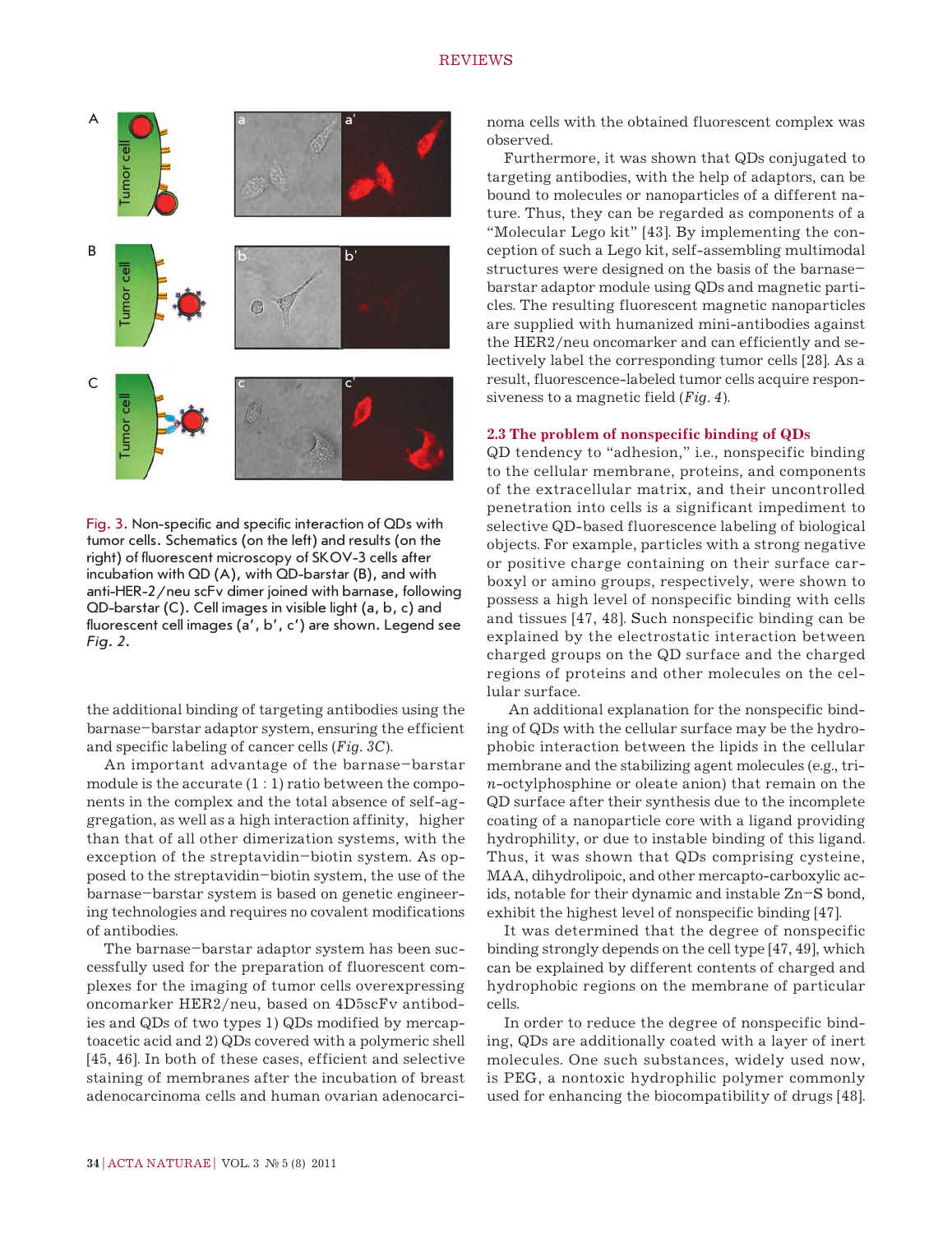

Fig. 4. Superstructures consisting of QDs, magnetic particles (MP), and scFv antibodies. Conceptual design of superstructures based on barnase-barstar adaptor system (on the left), and multifunctionality proving (on the right). Human ovarian cancer SKOV-3 cells labeled by the assembled trifunctional structures were dragged toward the contour of letters "MF" (A). Bright-field (B - 100x magnification and D - individual cells) and fluorescent (C - 100x magnification and E - individual cells) photos of the sample. Adapted by permission from the National Academy of Sciences of the United States of America: [Proc. Natl. Acad. Sci. USA] (Nikitin M.P., Zdobnova T.A., Lukash S.V., Stremovskiy O.A., Deyev S.M. Proc Natl Acad Sci USA. 2010 107:5827-5832), copyright (2010).

Quantum dots modified by PEG have a surface charge that is close to neutral and remain colloidally stable under various experimental conditions. Furthermore, PEG reduces the ability of QDs to interact with the cell surface or with the proteins of an extracellular matrix; i.e., it results in the passivation of the QD surface [50].

In the case of PEG-coated QDs, it should be noted that despite the fact that they are successfully used both *in vitro* and *in vivo* experiments, such a modification is not sufficient for some other purposes. Furthermore, PEG-coated particles have a considerably higher hydrodynamic diameter, which impedes their access to biological targets [51].

In order to minimize the nonspecific binding of QDs without increasing their size, a method for coating nanocrystals with a neutral hydroxyl layer was proposed [52]. The hydrodynamic diameter of the resulting nanocrystals is 13–14 nm, which is smaller than the size of PEG-modified nanocrystals by 50%. When using the obtained complexes for HeLa cells imaging, 140-fold and 20-fold reductions of nonspecific binding, in comparison with carboxylated QDs and biotin-conjugated QDs, respectively, were observed. To perform the targeted delivery of such nanocrystals, it is necessary to supply them with targeting molecules, resulting in a partial loss of material and a decrease in the yield of the final product. Meanwhile, it is quite realistic to reduce the nonspecific adhesion of QDs on the cellular membrane and simultaneously provide nonspecific binding of a nanoparticle to certain receptors expressed on the surface of a tumor cell. It was noted that some small neutral molecules, such as peptides or small proteins, enable to reduce the nonspecific binding of QDs [52]. We demonstrated that the component of the adaptor system, barstar, also possesses this property (see above Section 2.2, *Fig. 3*).

## **3.** *In vitro* **Diagnostics**

One of the most promising and rapidly developing areas of application of QDs is their usage as fluorescent labels during *in vitro* study of tumor cells: for imaging tumor cells and for localizing the individual molecules expressed in them. The unique properties of QDs, which make it possible to perform multicolor labeling and long-term observation of fluorescence of objects, allow one to considerably broaden the range of conventional methods that are used in this field. *In vitro* diagnostics is now the only application of QDs out of all alternatives of the biomedical use of QDs which can be quickly implemented in clinical practice (as opposed to the *in vivo* use of QDs, which requires long investigations of QD toxicity and further consequences of their introduction into the organism).

The major directions of investigation include: 1) imaging of tumor cells overexpressing certain oncomarkers,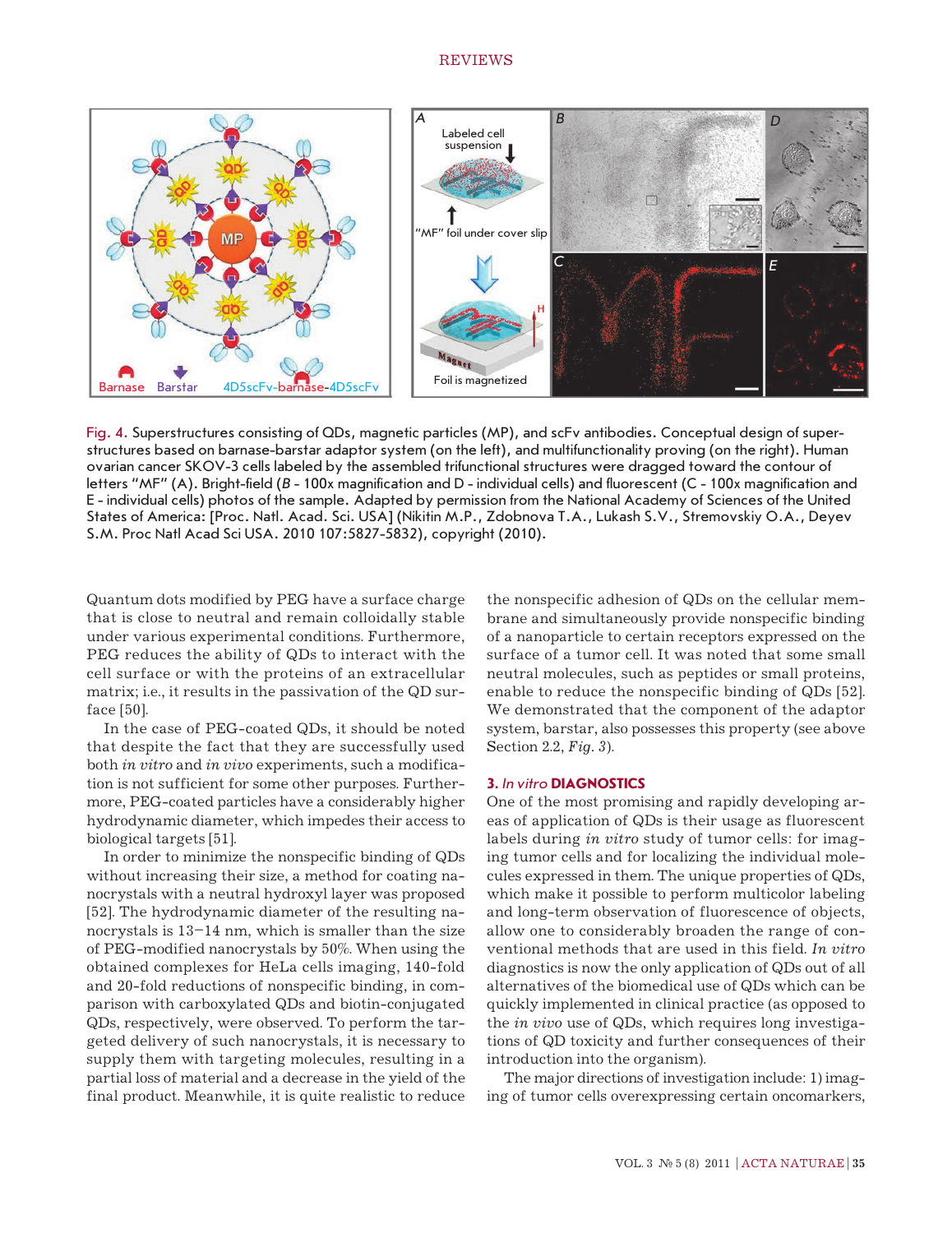2) staining of tissues and their sections; and 3) observation of individual molecules and cells in real time.

## **3.1 Imaging of tumor cells**

The imaging of tumor cells and identification of the individual oncomarkers within them is of great practical importance. Most of the oncomarkers used for imaging are represented by receptors overexpressed on the membrane surface of tumor cells, and they are almost non-expressed in normal tissues. A high level of expression of such markers correlates with a tumor process in the organism; their detection and quantitative assessment being important for the early diagnostics, classification, and therapy of tumors [51].

 Several years after pioneering studies on the design and use of biocompatible QDs were published [14, 15], a few research groups claimed that it was possible to use QD conjugates for the imaging of tumor cells. Thus far, QDs conjugated to various targeting agents (antibodies, ligands, peptides) have been known. They are intended for visualizing the cells of clinically significant human tumors: prostate carcinoma [53], breast adenocarcinoma and ductal carcinoma [21, 54, 55], pancreatic carcinoma [56], glioblastoma [32], and squamous cell carcinoma of the tongue [57].

Efforts in this area have primarily focused on the optimization of the properties of QDs for their application in experiments *in vivo* and at the whole-body level. The preliminary purpose was a good solubility in aqueous solutions, biocompatibility, low toxicity of QDs, and additionally their supplying with targeting molecules providing the specificity of labeling. Over a short period of time, appreciably simple, inexpensive, and well reproducible QD-based methods for the imaging of cancer cells were designed for the diagnostics of clinically significant tumor types and prognosis of the disease's progresson (*Table*). Hence, significant methodical groundwork was laid for implementing these methods in clinical practice and further *in vivo* studies aimed at the imaging of tumors and their metastases directly in the living organism.

#### **3.2 Simultaneous detection of several oncomarkers**

Generally, targeting molecules (antigens, peptides, aptamers, etc.) that selectively bind to the surface oncomarker provide a high specificity of labeling of the corresponding tumor cells [17]. At the same time, such a feature of tumor cells as their extreme variability during the development of the disease and response to the action of therapeutic agents raises for researchers the problem of simultaneous imaging of several surface markers (see Section 1).

The fundamental possibility of using QDs for simultaneous multiplex detection was demonstrated on five

tumor markers in a human breast tumor cell culture. The simultaneous detection of the receptors ER, PR, EGFR, mTOP, and HER2/neu using QDs fluorescing in different spectrum regions correlates positively with the results of conventional methods; including immunohistochemistry, western blotting, and fluorescence *in situ* hybridization, while it considerably increases the rate of analysis and reduces cost [61].

Simultaneous imaging of two hypothesized cancer markers - integrin  $\alpha$ ,  $\beta$ , and nucleolin-using QDs conjugated to the RGD peptide and aptamer AS1411, respectively, enables to compare the localization of these markers in the cell [36]. Internalization of nucleolin and the surface distribution of integrin were confirmed using confocal microscopy, which will probably allow to better understand how they participate in the processes occurring in tumor cells.

The results of these studies demonstrate that QDs conjugated to targeting molecules have a powerful potential as components of novel systems for assessing tumor types, their progression stage, and the metastatic potential on the basis of multiplex imaging.

Fundamental studies of oncological processes, in addition to the detection of the markers that are overexpressed in cancer cells, require that a number of other proteins, frequently characterized by a low-copy number, be revealed. The golden standard today for identifying low-copy number proteins is enzyme-linked immunosorbent assay (ELISA); its sensitivity attains the picomolar value. This method has been widely used; however, it is quite labor-intensive, expensive, timeconsuming, and does not allow for multiplexing. The replacement of organic fluorophores and colorimetric reagents in immune enzyme studies by QDs alone does not provide a significant advantage in terms of sensitivity (the sensitivity of the analysis with QDs is  $\sim$  100 pmol) [70]. It is the application of QDs with different spectral characteristics which allows simultaneous detection of several proteins to be performed. Thus, four toxins were simultaneously detected using four different QDs, which emitted between 510 and 610 nm, in a sandwich immunoassay configuration with a single extitation source [70]. Unfortunately, these authors have not managed to carry out the quantitative assessment at this stage; further investigations are required to design a good immunofluorescence test. Another study demonstrated the simplicity and obviousness of the simultaneous detection of two proteins with two spectrally different QDs in a western blot assay [71]. Unquestionably, simultaneous multicolor labeling using QDs is a novel and powerful method that will allow us to solve both conventional and fundamentally new problems that previously could not be solved or were extremely laborintensive when conventional approaches were used.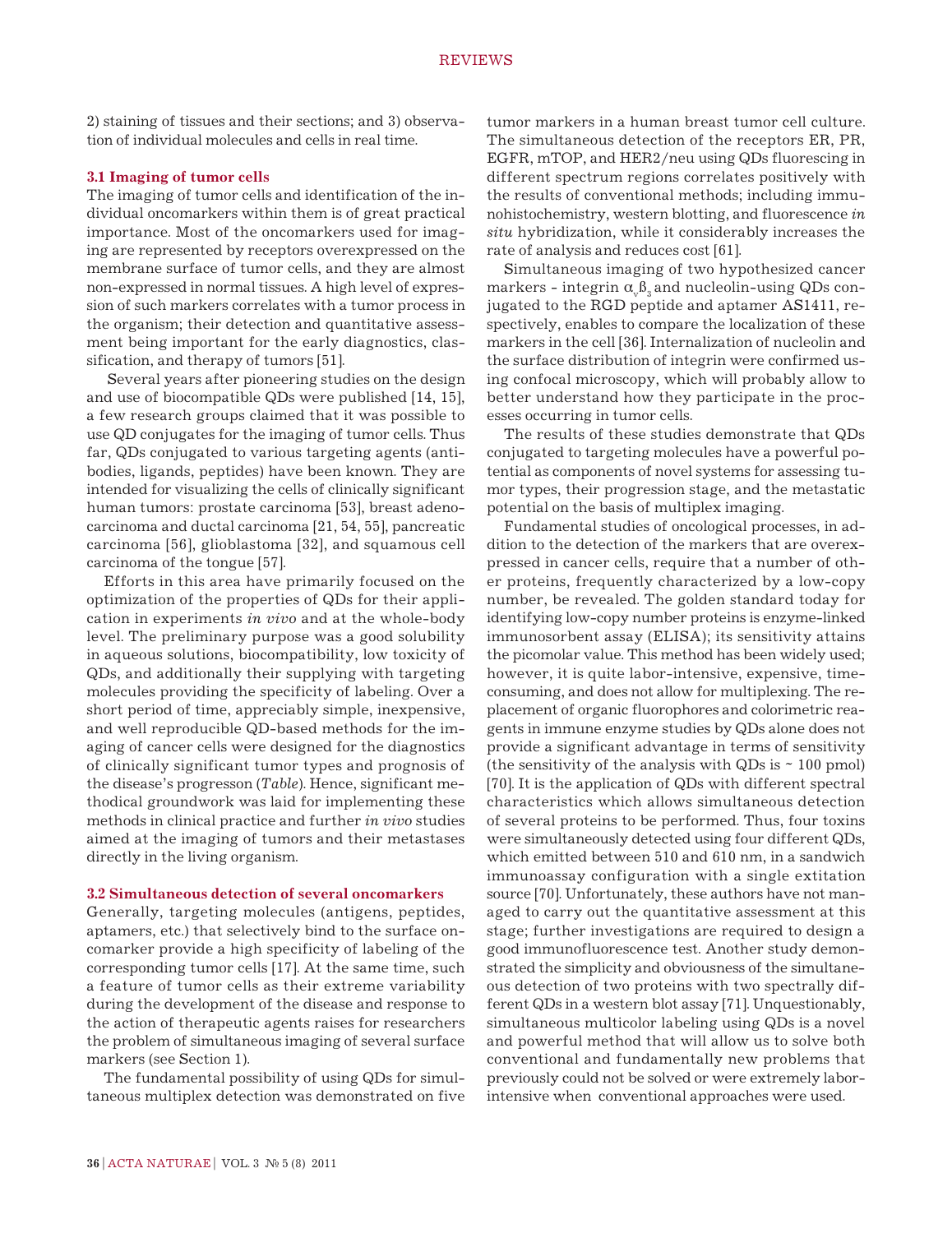

*B* Fig. 5. Advantages of QDs for immunohistochemical assays. A – Specimens with different HER2 IHC scores detected by QD-IHC (A) and by conventional IHC using peroxidase (B). Preservation of QD fluorescence and photobleaching on day 2 (C) and day 75 (D). *Scale bar* 100 µm. Adapted by permission from Elsevier: [Biomaterials] (Chen C, Peng J, Xia H, Yang G, Wu Q, Chen L, Zeng L, Zhang Z, Pang D, Li Y. Biomaterials. 2009 30:2912- 2918), copyright (2009).

Simultaneous multiplex labeling using QDs with different spectral characteristics also provides indisputable advantages in studies requiring high-performance screening of molecules. QDs are successfully used for the analysis of various components of cell systems using microarray technology and for the parallel analysis of the genome and proteome content of healthy and affected cells [72]. The brightness and stability of QDs significantly increase the sensitivity and the possibility of parallel detection of the components of complex mixtures. The results obtained can help better understand the signal paths in cells, as well as be used in the design of new therapeutic approaches.

# **3.3 Immunohistochemical assay**

Immunohistochemical assay (IHC) is the method for tumor diagnostics most widely used in clinical practice. This method of morphological study is based on imaging and microscopic evaluation of the results of the antigen–antibody reaction in biopsied tissue sections and allows not only to detect the presence and intensity of a signal, but also to evaluate signal distribution over the cell (staining of the membrane, cytoplasm, nucleus, and other structural elements). Immunochemical staining of formaldehyde-fixed and paraffin-embedded tissue sections of tumor biopsy samples is a complicated task because of high tissue autofluorescence and the reduction of the amount of antigen during the fixation and paraffin embedding.

QDs appeared very well-suited for the resolution of this problem. Images of fixed sections of human skin basal carcinoma [60], mouse breast tumor overexpressing the human receptor HER2/neu [16], and basal-squamous cell carcinoma of human skin [73] were obtained using QDs. It was also demonstrated by the example of the human breast tumor that QD-based probes can be designed for quantitative and highly sensitive detection of the low expression of cancer surface markers, in particular, oncomarker HER2/neu [74]. Researchers have also noted the excellent photostability of QD-stained samples: their fluorescence intensity remains intact for 9–75 days [74] (*Fig. 5*).

The combination of conventional IHC procedures with QD-based fluorescent dyes allows one to considerably improve the resolution and sensitivity of the method (see review [17]) and provides a possibility of simultaneous imaging of several markers [75]. Moreover, the application of QDs makes the IHC method much more illustrative (*Fig. 5*).

# **3.4 Real-time detection of molecular processes and cells**

The high resistance of QDs to photobleaching and their high level of brightness enable us to use them for imaging of the processes occurring in cells, including trac-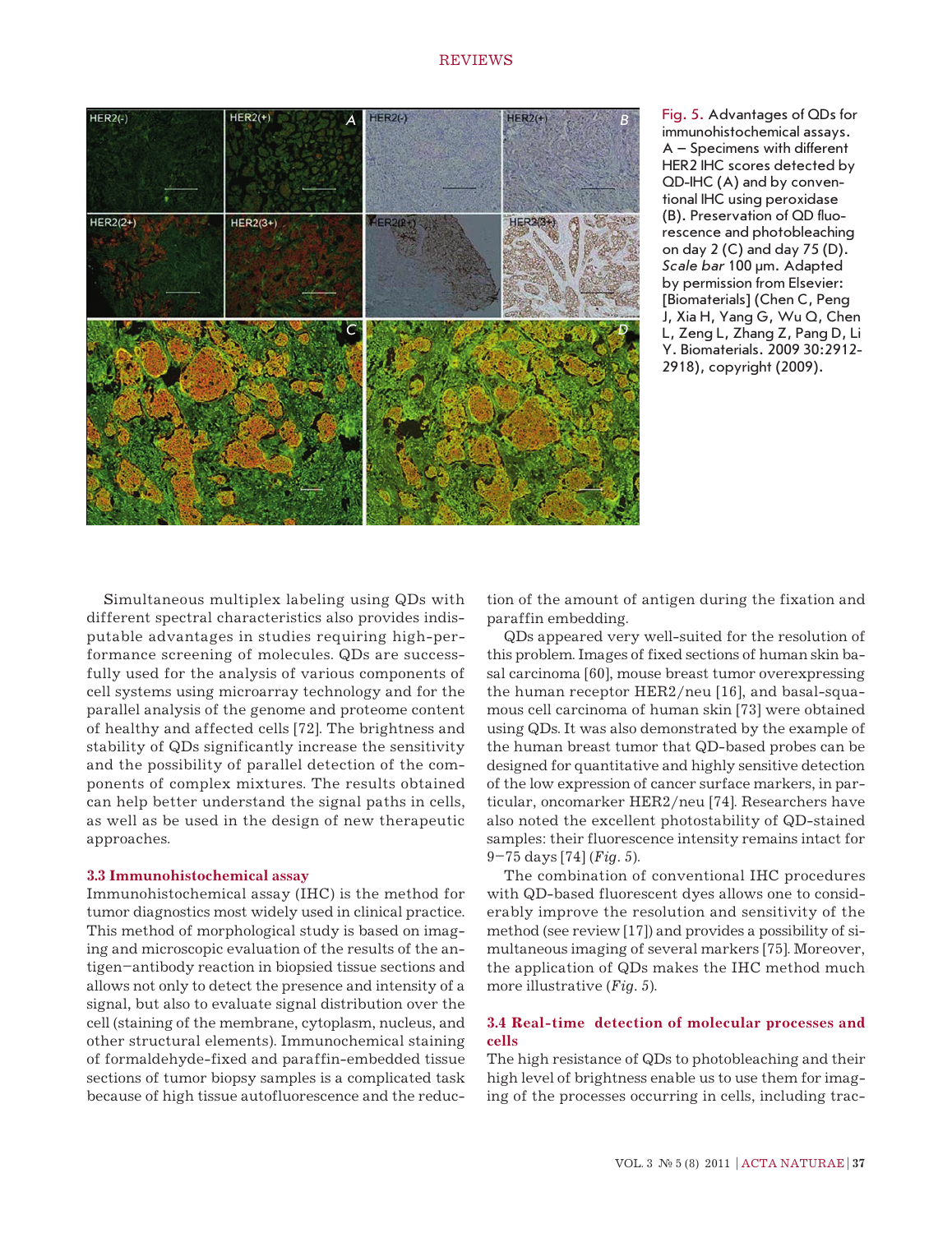## REVIEWS



Fig.6. Schematic illustration of passive and active tumortargeting after system administration of QD.

ing the dynamics of individual molecules [41]. Certain membrane proteins are of special interest; the investigation of their localization and dynamics is crucial in understanding such processes as chemotaxis and interand intracellular signal transduction. Thus, QDs conjugated with the corresponding targeting ligands have been successfully used for imaging of the dynamics of the receptors of glycine [12] and γ-amino butyric acid [76] in a neuron cell culture.

Since a vast number of significant oncomarkers are represented by proteins which have regulatory functions in normal cells and which participate in signal transduction, study of the functioning of these proteins is important for understanding the nature and mechanisms of the malignization process. QDs conjugated with an epidermal growth factor (EGF) were used to study the mechanisms of EGF internalization and signal transduction pathways with the participation of proteins from the erbB1/2/3 family of transmembrane tyrokinase receptors [11].

It was demonstrated that QDs can be used to study the motility of tumor cells with the purpose of determining their invasive potential [77]. Use of QDs as markers for imaging of the trajectory of cell motion is less laborious and allows to obtain more reliable data as compared with the conventional Boyden's chamber assay.

These novel and extremely interesting directions of study have as yet not found application in clinical diagnostics; however, they will undoubtedly be developed as a domain of fundamental science and will help to obtain new knowledge on tumor pathogenesis.

## **4.** *In vivo* **animal imaging**

During the past five years, considerable progress has been made in the application of QDs as fluorophores in experiments on cells and fixed tissues. Meanwhile, the use of these nanoparticles for imaging in multicellular organisms, especially in such highly organized ones as mammals, is only in the early stages of development.

Two major problems emerge during fluorescent labeling at the whole-body level: 1) signal attenuation due to the increased size of the organism and tissue thickness, and 2) the difficulty of delivering fluorophores to the target cells and tissues.

A significant obstacle is the depth of fluorescence penetration, since biological tissues absorb most of the signals that are used for imaging; furthermore, they are characterized by a considerable autofluorescence in the green region of the spectrum. However, in the IR region there exists the so-called "optical window"  $(650-1300)$  nm), in which light absorption by living tissues is minimal. The existence of such a window results from the fact that the minimum level of absorption of the major chromophores in mammals (blood, flavins, vitamins, and NAD(P)H) lies in this region [78]. That is why for *in vivo* imaging, QDs fluorescing in the near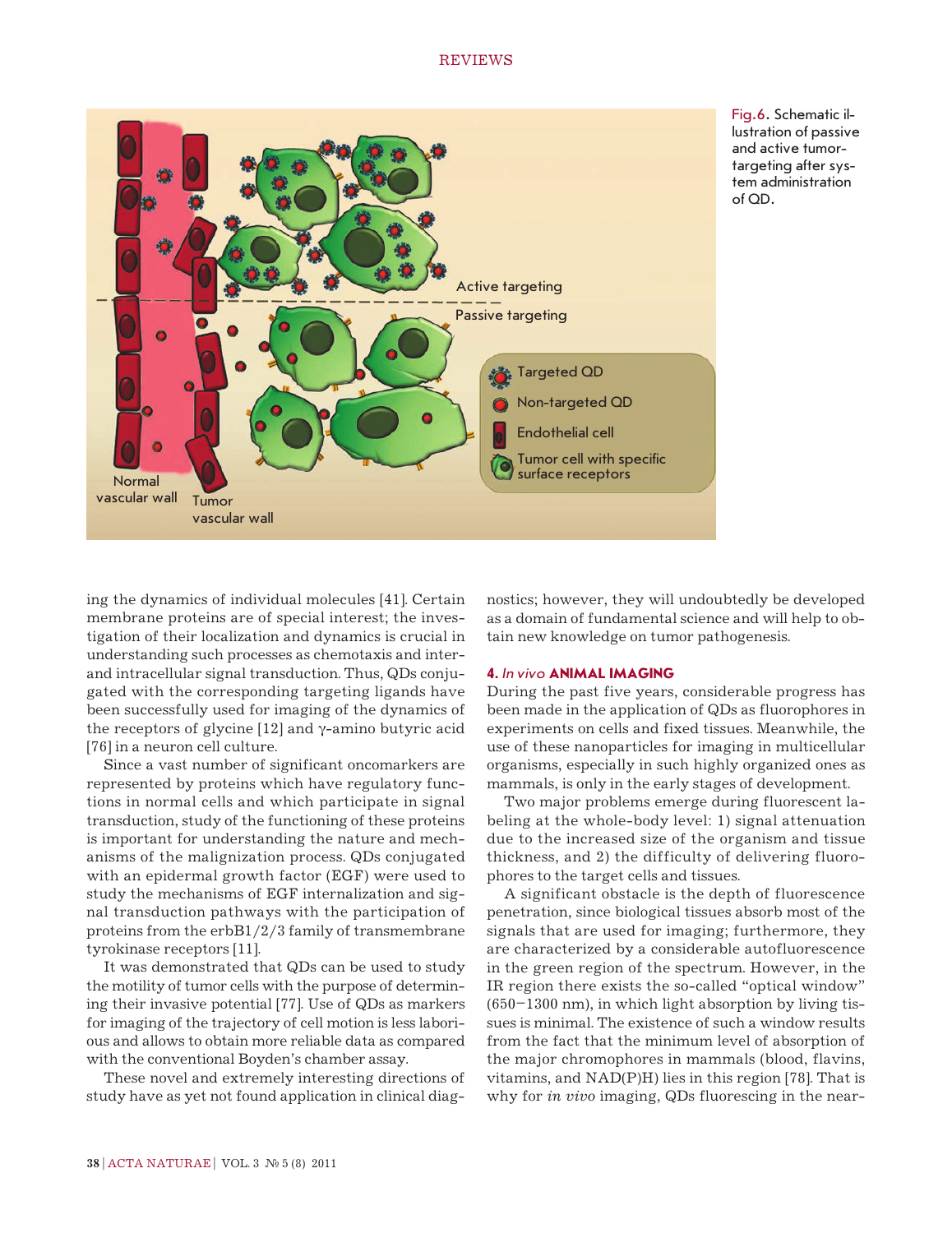IR region (700–800 nm) are used, allowing to improve the brightness of the resulting signal and to reduce the background.

Fluorophore delivery to target cells in the organism of a mammal is complicated and consists of multiple stages, since the substances being delivered need to penetrate through a number of structural and physiological barriers, including the vascular endothelium, the immune barrier, and the metabolic degradation of the introduced substances. Moreover, after system administration the fluorophore can be delivered via the blood stream into non-target organs and organism tissues and accumulate there, thus reducing the contrast and increasing the possibility of false-positive signals and the manifestation of a toxic effect. Therefore, the excess fluorophore that has not bound to the target cells should be quickly and completely removed from the organism.

## **4.1 Tumor detection using QDs**

In a living organism, accumulation of QDs injected intravenously in tumor tissue for its subsequent imaging is possible through two mechanisms: 1) a passive mechanism, which is typical of particles of a certain size, and 2) an active mechanism, using the targeting agent [53] (*Fig. 6*).

In the case of the passive mechanism, nanometersized particles accumulate preferentially at tumor site due to its structural features. Such particles can penetrate into a tumor with ease, due to the increased permeability of vascular walls, and remain there as a result of the impaired lymphatic drainage therein. It has been demonstrated that the capillary permeability of the endothelial barrier in newly vascularized tumors is considerably higher than that in normal tissues. Normal blood vessels are lined with a unfenestrated endothelium; hence, the penetration of macromolecules and nanoparticles into the tissue is impeded. Blood vessels formed during the tumor-induced angiogenesis are characterized by a nontypical structure and wide endothelial pores. These pores are so large that molecules up to 400 nm in size can leave the vessels and accumulate in tumor tissue [79]. Moreover, there is almost no lymphatic drainage in tumor tissue; therefore, macromolecules stay there for a considerable amount of time. The described enhanced permeability and retention effect (EPR) is used for the delivery of therapeutic and diagnostic agents based on latexes, liposomes, and other particles into tumors [80]. In the case of the passive delivery, nontargeted PEG-coated QDs that possess a minimal level of nonspecific binding with proteins and blood cells are used [53].

To provide active delivery of QDs to tumors, they are supplied with targeting molecules capable of binding to the specific receptors exposed on the tumor cell surface (see Section 2.1).

The possibility of intravital labeling of tumors with quantum dots was first demonstrated on mouse models. It was demonstrated that after intravenous administration, QDs conjugated to peptides specific to various types of tumors and their vessels are selectively accumulated in the tumor vasculature [31].

The first progress in the *in vivo* application of QDs has stimulated a large number of studies devoted to the intravital imaging of human model tumors in animal organisms using QDs targeted at different tumor markers. Full-size antibodies and their fragments, specific peptides, and natural ligands were used as targeting ligands with equal success (*Table*). The results of these studies demonstrate that the use of the mechanism of active targeting, as compared with that of passive targeting, considerably enhances QD accumulation in the tumor regardless of the type of QDs employed and of the type of the targeting agent (*Fig. 7*). The use of targeted QDs as fluorophores, in combination with modern optical imaging methods, allows to perform imaging of not only solid tumors, but also metastases in organs [65] and bone tissue [58] and to reveal micrometastases at the early stages of the disease [81]. It should be noted that in all cases, along with successful labeling of tumors *in vivo* using both the active and passive mechanisms, nonspecific accumulation of QDs in different organs of model animals was observed, primarily, in the liver, spleen, and lymph nodes (*Fig. 7*).

In addition, locally introduced QDs can also be of great diagnostic significance. Thus, it was demonstrated that QDs of different colors injected into the peripheral areas of the body were located in different lymph nodes, giving different coloration to them [82]. In recent times, a significant number of studies have been devoted to the imaging of sentinel lymph nodes, along which the metastatic spread typically occurs [83, 84]. Intraoperative imaging of the primary tumor, along with sentinel lymph nodes, provides the possibility of determining the size of the surgery field and the necessity of lymphodissection [85].

The size of QDs and their ability to induce two-photon excitation have prompted researchers to investigate the potential of these particles as promising contrast agents for angiography; possible alternatives to the fluorescent dextrane conventionally used for these purposes. Because of the large cross-section of twophoton absorption (larger than that of conventional organic dyes by 2–3 orders of magnitude), QDs can be excited in the IR range. This fact allows to attain a higher resolution at a great tissue depth (since long waves are less scattered than short waves) and reduce the level of phototoxicity (the exciting photons in the IR region of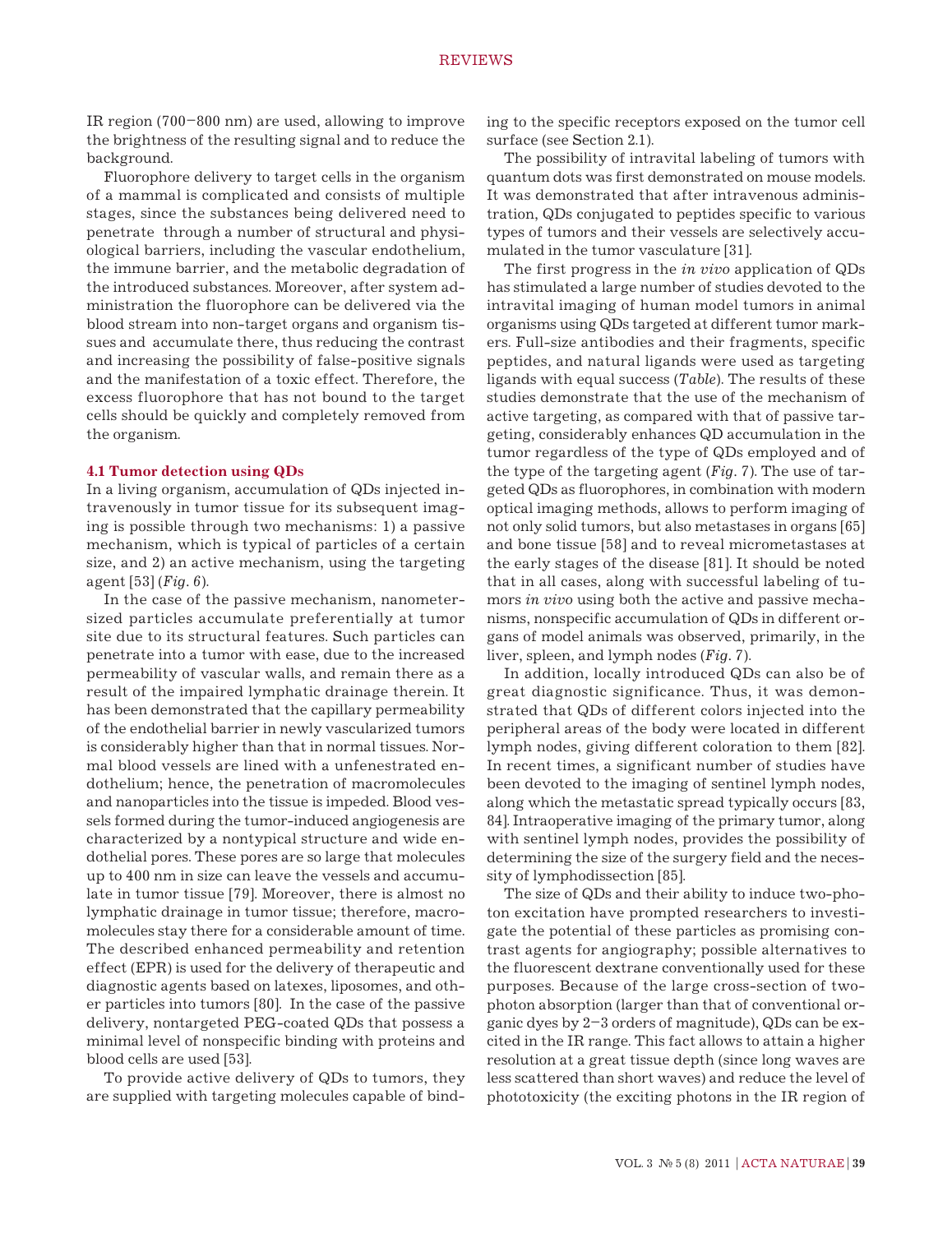

Fig. 7. *In vivo* fluorescence imaging of U87MG tumorbearing mice (left shoulder, indicated by white arrows) injected with targeted (left) and nontargeted QD (right). The mice autofluorescence is color-coded green, while the unmixed QD signal is color-coded red. Prominent uptake in the liver, bone marrow, and lymph nodes was also visible. Reprinted by permission from the American Chemical Society: [Nano Letters] (Cai W, Shin D.W., Chen K, Gheysens O, Cao Q, Wang S.X., Gambhir S.S., Chen X. Nano Lett. 2006 6:669–676), copyright (2006).

the spectrum possess a lower energy; therefore, they are less destructive for the tissue under investigation) [86]. Indeed, the use of two-photon excitation of QDs for contrasting the blood vessels of tumor cells considerably enhances the imaging contrast, in comparison with conventional methods [87].

Thus, the results of intravital imaging of tumors presented above demonstrate that, due to the high level of absorption by organs of the reticuloendothelial system (RES) and the absence of complete removal from the organism (see Section 5.2 of this review), the clinical application of QDs as contrast agents for *in vivo* imaging is accompanied by certain difficulties. At the same time, the exceptional brightness, high quantum yield, and large cross section of two-photon absorption, which determines the fluorophore brightness in multiphoton microscopy, allow to successfully utilize QDs as imaging agents for the study of the anatomy and pathophysiology of tumors on animal models. The use of QDs considerably improves the existing methods of intravital microscopy of tumors and their microenvironment. The combination of the exceptional spectral properties of QDs and modern technologies that allow us to obtain *in vivo* images with high resolution may result in a considerable breakthrough in the understanding of tumor biology.

# **4.2 QD biodistribution and pharmacokinetics**

The key success factor of *in vivo* diagnostics of tumors are: high fluorophore content in a tumor, in comparison with that found in normal tissues and blood, and the absence of false-positive signals. In addition, it is essential that diagnostic agents be capable of rapid excretion from the organism.

It was demonstrated *in vitro* that the action and biological fate of QDs in the cell depends to a considerable extent on the size and chemical properties of the surface of these particles [88, 89]. The same parameters were assumed to play a significant role in the distribution of QDs in the organism, as well.

 When studying the biodistribution of QDs in the organism of model animals, it turned out that all QDs were completely cleared from the bloodstream to accumulate in organs and tissues [90], mostly in RES organs (liver, spleen and lymph nodes). Similar results were obtained in tumor imaging: along with label accumulation in tumor, some QDs also remained in RES organs [25, 31, 32, 53, 65]. Almost in all cases, no QDs were detected in the lung, heart, muscle, or brain tissues; in a number of studies, a small amount of QDs was found in the kidneys. Contrary to expectations, such distribution was independent of surface properties and the type of targeting agent (or the absence of it) conjugated with QD, while the presence of PEG on the particle surface resulted in a slight increase in its blood half-life but did not completely prevent accumulation in these organs. The QD blood half-life varied from several minutes to several tens of hours and depended to a large extent on their hydrodynamic diameter [91], as well as the surface charge and structure [92].

In this context, direct comparison of QDs and the standard organic dye Alexa Fluor 680, both conjugated with anti-IGF1R-antibodies in experiments *in vivo* on model animals, is of interest [55]. It was shown that both fluorophores can allow specific imaging of breast tumor; however, QDs are considerably poorer excreted from the organism, accumulating in RES organs.

The initial results of the investigation of the effect of the size and dimensions of the QD surface on their distribution in the organism after intravenous administration are quite controversial. It was shown in a series of studies that the surface coating [93, 93] and size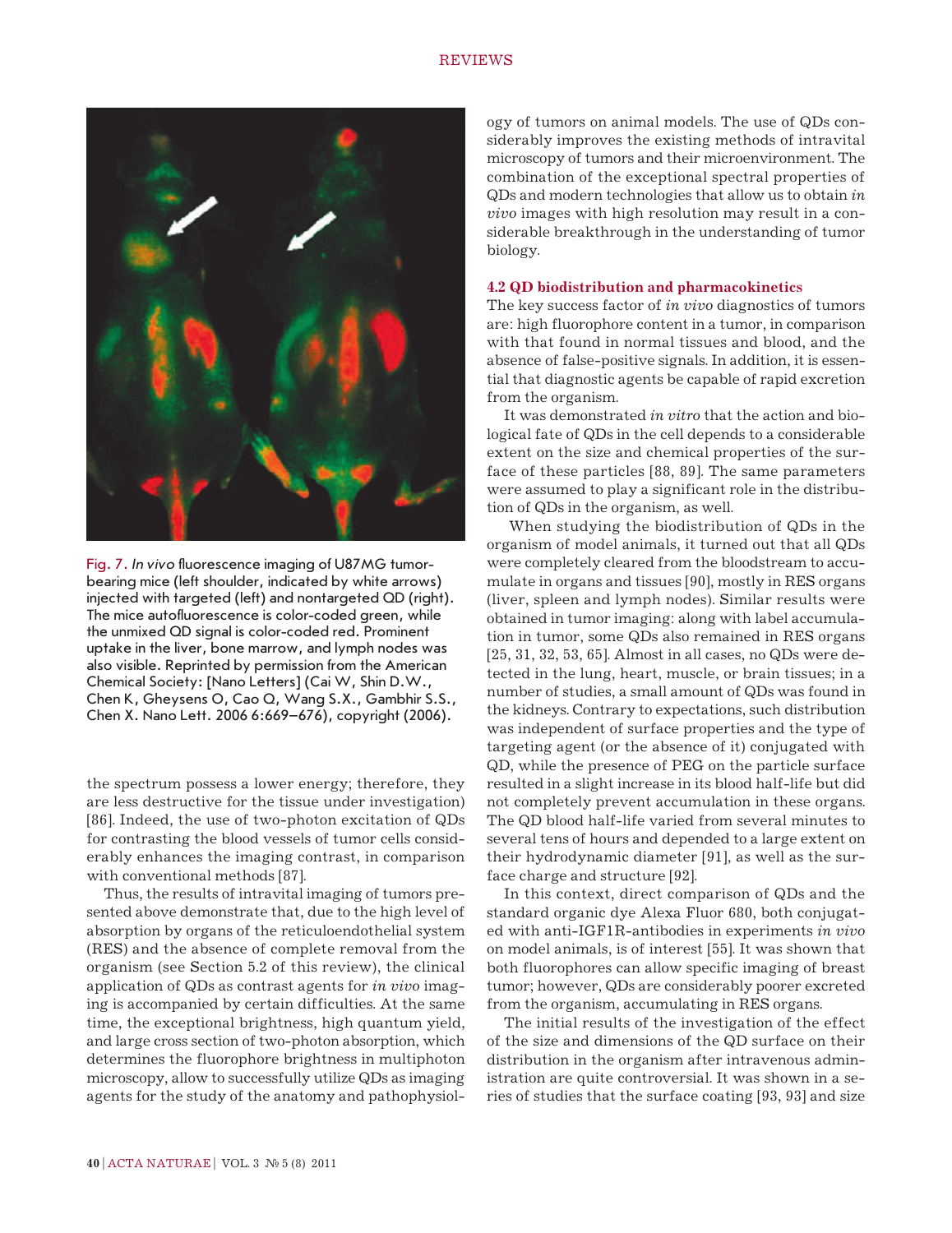## REVIEWS

[94] have a significant effect on the pharmacokinetics and biodistribution of the particles. Conversely, in the systematic study [95] performed in view of all factors that may have an effect on biodistribution, no significant differences were observed for QDs of different sizes, different charges, and those with the presence or absence of different molecules (albumin, PEG) on the surface – all QDs mostly accumulated in the liver and spleen.

QDs can be excreted from the organism via two paths: via the kidneys and the liver [93, 96]. The excretion path to the largest extent depends on two parameters of the particle: their size and surface coating, which determines the tendency towards adsorption of the proteins of the blood serum [78]. The investigation of the excretion from the organism of specially designed series of QDs of different sizes and with different coatings [59] demonstrated that one of the required condition for the full excretion of nanoparticles from the organism via the kidneys is a value of the hydrodynamic diameter of a QD less than 5.5 nm (i.e., below the renal filtration threshold). Currently, all synthesized QDs with fluorescence in red and near-IR ranges that are used for *in vivo* imaging possess a higher size value (approximately 10 nm) and cannot be removed from the organism via the kidneys. Moreover, these QDs are coated with a polymer to improve stability and contain charged functional groups and PEG on their surface, which further increases their size. Thus, the hydrodynamic diameter of popular commercial QDs (Invitrogen) is 15–19 nm [82]. There is only a single excretion path for such non-biodegradable QDs: via the liver, with bile. This process is very slow and inefficient; and the long-term stay of nanoparticles in RES organs increases the possibility of QD shell degradation and the rise of a toxic effect. Thus, although QDs are ideally suitable for *in vivo* imaging of tumors in terms of their parameters, with the exception of their hydrodynamic diameter, their accumulation in the liver, spleen, and other RES organs is inevitable. Interestingly, a number of authors mention the renal accumulation of QDs with a hydrodynamic diameter significantly higher than the renal filtration threshold [95, 97]. In the absence of additional studies, it is difficult to say whether these data are an artifact or attest to some other unstudied mechanisms of interaction between nanoparticles and the living organism. Either way, the complicated excretion from the organism remains one of the major impediments to the use of QDs in the human organism.

# **5. RISKS IN USING QDs IN BIOLOGICAL AND MEDICAL STUDIES**

The unique physicochemical properties of QDs make them extremely attractive fluorophores for the *in vivo*

imaging of living objects. The pioneering studies in this field began quite recently (less than 10 years ago); in fact the search for a design of QD optimal for these purposes is ongoing. In this regard, QDs that are used by different laboratories strongly differ in such parameters as their size, shape, charge, concentration, oxidation-reduction properties, surface coating, and physical stability. A wide range of these parameters, in combination with various experimental conditions (treatment time, selection of the model cell lines and media, using the same concentration units, the presence or absence of a targeting agent) make it considerably more difficult to compare the published data on QD biosafety and to get a broad outline. Despite this fact, in a field of extremely diverse and controversial information, a number of regularities have been revealed [90, 98].

#### **5.1 QD citotoxicity**

The cytotoxic effect of QDs is largely determined by four main factors: the presence of heavy metal ions in their composition, the ability to generate reactive oxygen species (ROS), colloidal instability, and nonspecific interaction with biological molecules [90, 98].

First-generation QDs, consisting only of the fluorescent core (CdTe or CdSe) and stabilized by thiol ligands (e.g., cysteine or MAA), can easily be subjected to oxidation and degradation to release toxic cadmium ions [99] and are capable of inducing ROS formation [100]. Such particles are extremely toxic for culture cells even in small concentration; hence, they are not suitable for investigations on living objects. Second-generation QDs are coated with a shell made of an inert zinc sulfide in order to prevent non-radiative energy dissipation. Moreover, it was found that such a shell actually impedes oxidation and degradation of the fluorescent core and hinders the release of cadmium ions, considerably reducing cytotoxicity. Meanwhile, insufficient colloidal stability is typical of QDs stabilized by an inexpensive and simple method using small thiol ligands [99]. The deposition of such QD aggregates on the cell surface, even without penetration of the cell, may lead to physical damage, functional abnormalities, and as a result, cell death [89]. In principle, second-generation QDs can be used for short-term investigations on cell cultures; however, a significant risk exists when they are used in organisms.

Today, third-generation QDs are used in most biological studies; they are represented by CdSe/ZnS particles coated by a polymeric or silicon shell. These QDs possess a much higher colloidal, chemical, and optical stability as compared with their analogues coated with small ligands. The third-generation QDs manifest some toxicity in cell cultures only under extreme conditions or when used at concentrations that exceed the con-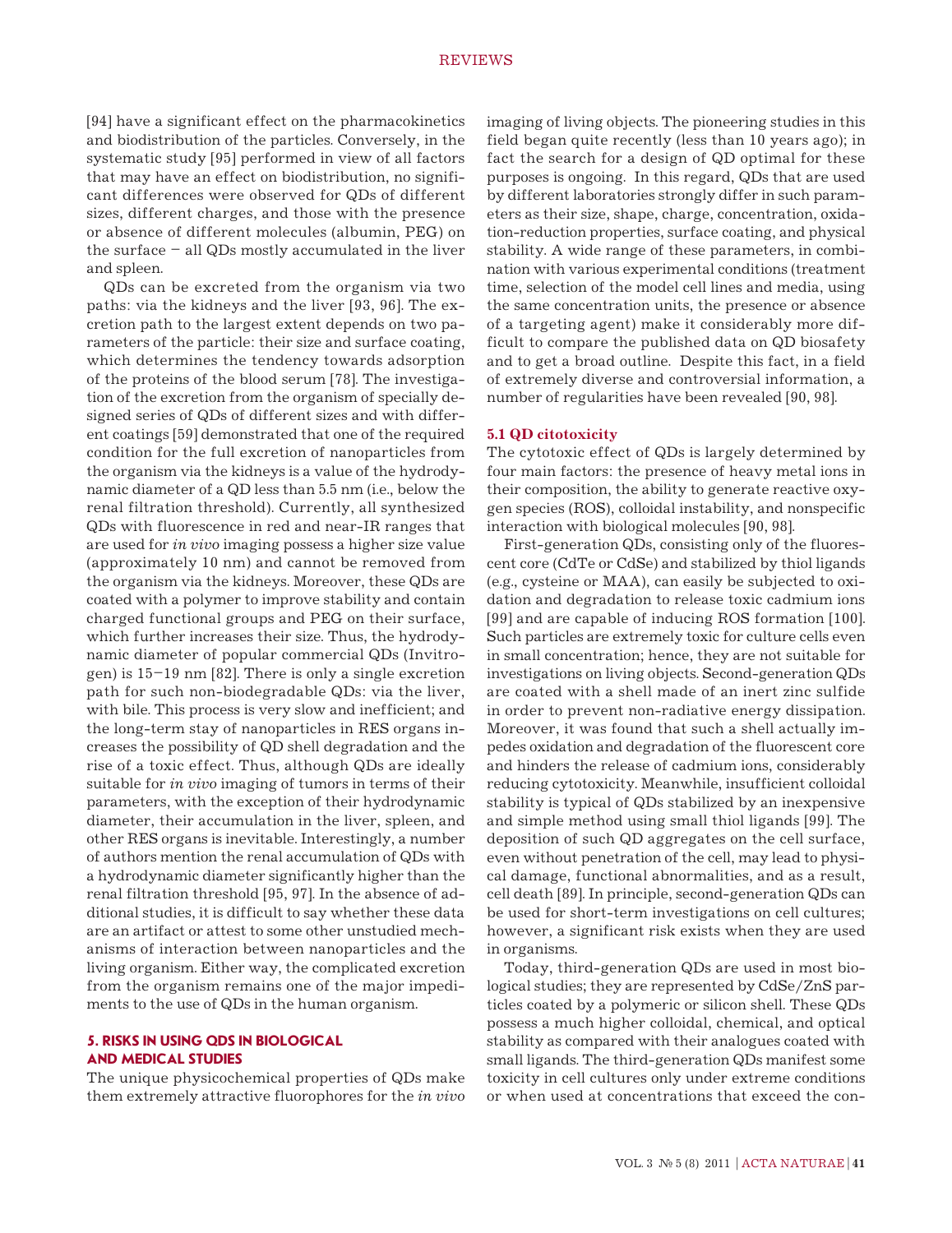Human cancer cells imaging using quantum dots Human cancer cells imaging using quantum dots

| rence<br>Refe-        | $[53]^*$                                                                                                                    | $[35]$                                                                                                                                          | $[58]$ *                                                                 |                                                  | $[59]$ *                                                      |             |                                                 | $[31]^*$                                                        | $[16]$                                                                                                                                                                                           | $[60]$                                                                                            | [32]                                          | $[61]$                                                           | $ 54 $ *                                                          | $[62]$                                                                                                                                    | $[63]$ *                                                        |
|-----------------------|-----------------------------------------------------------------------------------------------------------------------------|-------------------------------------------------------------------------------------------------------------------------------------------------|--------------------------------------------------------------------------|--------------------------------------------------|---------------------------------------------------------------|-------------|-------------------------------------------------|-----------------------------------------------------------------|--------------------------------------------------------------------------------------------------------------------------------------------------------------------------------------------------|---------------------------------------------------------------------------------------------------|-----------------------------------------------|------------------------------------------------------------------|-------------------------------------------------------------------|-------------------------------------------------------------------------------------------------------------------------------------------|-----------------------------------------------------------------|
| Comments              | Passive and active QD tumor<br>targeting were compared.                                                                     | nanoparticles (QD-doxorubicin<br>conjugates) for targeted cancer<br>example of multifunctional<br>Authors report the first<br>maging and therap | cessfully for bone metastases<br>Targeted QD were used suc-<br>detection |                                                  | Small IR QDs for in vivo imaging<br>were created              |             | Authors postulated that QD                      | tive accumulation of QD in RES<br>PEGylation prevents nonselec- | QDs were used to label different<br>subcellular locations and with<br>(cultured live cells, fixed cells<br>different types of specimens<br>types of targets at different<br>and tissue sections) | compared with organic dyes was<br>Higher photostability of QD as<br>demonstrated                  |                                               | IHC detecting of five tumor<br>markers labeled with QD.          | In $vivo$ real-time tracking of<br>single QD after i.v. injection | structures based on immunolipo-<br>Creation of multifunctional<br>some and QD                                                             | In vivo real-time tracking of<br>single QD after i.v. injection |
| Imaging method        | whole-body in vivo imaging<br>Fluorescent microscopy of<br>using macro-illumination<br>cells and tissue sections,<br>system | Confocal microscopy of cells                                                                                                                    | Whole-body <i>in vivo</i> imaging<br>using IVIS Imaging System           | Fluorescent microscopy of                        | cent post mortem imaging of<br>cells, intraoperative fluores- |             | Confocal microscopy of cells<br>internal organs | and tissue sections                                             | Fluorescent microscopy of<br>tixed cells                                                                                                                                                         | Confocal microscopy of cells,<br>fluorescent IHC                                                  | Fluorescent microscopy of<br>cells            | Fluorescent microscopy of<br>tissue section                      | In vivo fluorescent micros-                                       | Fluorescent microscopy and<br>flow cytometry of cells, $\boldsymbol{in}$<br>vivo whole-body imaging<br>using macro-illumination<br>system | In vivo fluorescent micros-<br>copy                             |
| Quantum dots          | coated amphiphilic polymer<br>CdSe/ZnS core-shell QD                                                                        | $\rm Carboxyl$ core-shell $\rm CdSe/$<br>ZnS QD (EviTag)                                                                                        | Conjugation Kit (Invitrogen)<br>Qdot® 800 Antibody                       | $\mathsf{C}$ ysteine-coated $\mathsf{CdSe}_\ell$ | ZnCdS core-shell QD,<br>PEGylated                             |             | /ZnS<br>MAA-coated CdSe/                        | core-shell QL                                                   | (Quantum Dot Corporation)<br>with amphiphilic polymer<br>core-shell QD stabilized<br>Carboxyl CdSe/ZnS                                                                                           | with polymer bearing surface<br>ZnS core-shell QD coated<br>Cysteine-modified CdSe<br>amino group | Qdot® 705 ITK™ amino<br>(PEG) quantum dots» ( | Antibody Conjugation<br>Kit (Invitrogen)<br>Invitrogen)<br>Qdot® | <b>Qdot® Antibody Conjugation</b><br>Kits (Invitrogen             | Carboxyl CdSe/ZnS core-<br>shell polymer-coated QD<br>(Invitrogen)                                                                        | Qdot® 800 Antibody<br>Kit (Invitrogen)<br>Conjugation           |
| Targeting module      | J591 (full-size monoclonal<br>antibody)                                                                                     | aptamer<br>A10 RNA                                                                                                                              | J591                                                                     | GPI peptide                                      | RGD peptide                                                   |             |                                                 | GFE and LyP-1 peptides                                          | (humanized<br>monoclonal full-size<br>Trastuzumab,<br>antibody)<br><b>Herceptin®</b>                                                                                                             | mouse polyvalent goat<br>primary antibody and<br>QD-conjugated anti-<br>Anti-p-glycoprotein       | antibody<br>RGD peptide<br>secondary          | Full-size monoclonal<br>antibody                                 | Trastuzumab,<br>Herceptin®                                        | scFv antibody fragment                                                                                                                    | Trastuzumab,<br>Herceptin®                                      |
| oncomarker<br>Target, | $\alpha_{\nu}$ $\beta_{3}$ integrin<br><b>PSMA</b>                                                                          |                                                                                                                                                 |                                                                          |                                                  |                                                               | Endothelium | of tumor                                        | blood vessels<br>HER2/neu                                       | p-glycopro-<br>tein                                                                                                                                                                              | $\alpha_{\rm v}$ $\beta_{\rm s}$ integrin                                                         | EGFR, HER2,<br>neu                            | HER2/neu                                                         | HER <sub>2</sub>                                                  | HER2/neu                                                                                                                                  |                                                                 |
| Cell line<br>(model)  | $C4 - 2$                                                                                                                    | LNCaP (carci-<br>C4-2B (bone<br>carcinoma)<br>metastatic<br>LNCaP<br>noma)                                                                      |                                                                          |                                                  |                                                               |             | MDA-MB-435                                      | (ductal carci-                                                  | SKBR-3 (adeno-<br>carcinoma)<br>noma)                                                                                                                                                            | $MCH-T$                                                                                           | MDA-MB-435                                    | BT-474 (ductal<br>MCF-7 (adeno-<br>carcinoma a),                 | carcinoma)<br>$KPL-4$                                             | MCF-7/HER2<br>$SK-BR-3$ ,                                                                                                                 | KPL-4                                                           |
| Tumor type            | Prostate<br>cancer                                                                                                          |                                                                                                                                                 |                                                                          |                                                  |                                                               |             |                                                 |                                                                 |                                                                                                                                                                                                  |                                                                                                   | <b>Breast</b>                                 | cancer                                                           |                                                                   |                                                                                                                                           |                                                                 |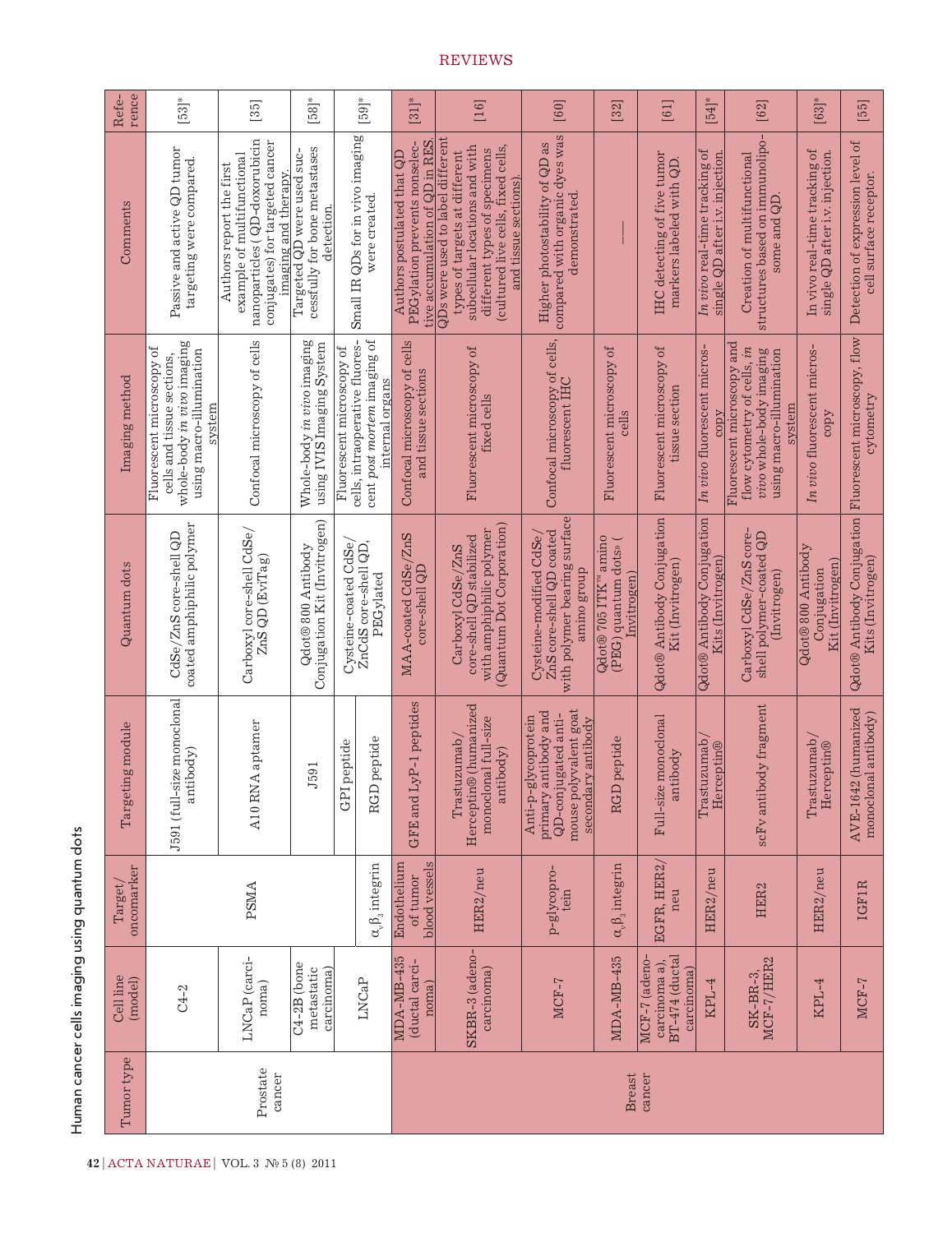| l |
|---|
|   |
|   |
|   |
| ï |
|   |
|   |
|   |
|   |
| × |

| $[64]$ *                                                                        | $[74]$ *                                                                                                                                                                                       | $[56]$                                                                                                      |                                                                              | $\boldsymbol{\varkappa}$<br>[66]                                                                                                               | $[67]$                                                         | $[32]$ *                                                                                                                                  | $[57]$                                                                                                                                            | $\begin{bmatrix} 11 \end{bmatrix}$                 | [68]                                 | [69]                                                  |
|---------------------------------------------------------------------------------|------------------------------------------------------------------------------------------------------------------------------------------------------------------------------------------------|-------------------------------------------------------------------------------------------------------------|------------------------------------------------------------------------------|------------------------------------------------------------------------------------------------------------------------------------------------|----------------------------------------------------------------|-------------------------------------------------------------------------------------------------------------------------------------------|---------------------------------------------------------------------------------------------------------------------------------------------------|----------------------------------------------------|--------------------------------------|-------------------------------------------------------|
| Passive and active QD tumor<br>targeting were compared                          | quantitative tissue distribution<br>In vivo visualization of tumor<br>and metastases. Cytotoxicity<br>in vitro, the acute toxicity in<br><i>vivo</i> , the hemodynamics and<br>were estimated. | Imaging by non-cadmium-based<br>nontoxic QD                                                                 | and non-targeted QD was inves-<br>Tissue distribution of targeted<br>tigated | tion of accumulation of targeted<br>influx, clearance and equilibra-<br>Three distinct phases of tumor<br>and non-targeted QD were<br>observed | fluorescence were demonstrated<br>Long-time preservation of QD | Passive and active QD tumor<br>targeting were compared                                                                                    | Imaging using water-synthe-<br>sized QD                                                                                                           | Single-molecule fluorescent<br>imaging using QD    |                                      | cadmium-based nontoxic QD<br>Targeted imaging by non- |
| In vivo spectroscopy imaging<br>and post mortem confocal<br>microscopy of tumor | scopy of tissue sections, tissue<br>examination, confocal micro-<br>using ICP-MS quantitative<br>distribution of Cd and Se<br>Whole-body in vivo imag-<br>ing, serum biochemical<br>assessment | Maestro macro-illumination<br>system, confocal microscopy<br>Whole-body imaging using<br>of tissue sections | Confocal microscopy of tissue<br>sections                                    | fluorescent imaging of organs<br>Whole-body in vivo imaging<br>using IVIS system, ex vivo                                                      | $\sigma$ f<br>Fluorescent microscopy<br>live nonfixed cells    | Confocal microscopy of cells<br>Maestro macro-illuminating<br>body <i>in vivo</i> imaging using<br>and tissue sections. Whole-<br>system. | Fluorescent microscopy                                                                                                                            | Confocal microscopy and<br>flow cytometry of cells | Fluorescent microscopy,<br>FRET, AFM | Confocal and two-photon<br>microscopy                 |
| modified thioglycolic acid<br>CdSe/ZnS core-shell QD                            | modified thioglycolic acid<br>CdSe/ZnS core-shell QD                                                                                                                                           | InP/ZnS core-shell QD modi-<br>fied mercaptosuccinic acid                                                   | coated amphiphilic polymer<br>CdSe/ZnS core-shell QD<br>with PEG             | Qdot® 800 ITK <sup>™</sup> amino<br>(PEG) quantum dots<br>(Invitrogen)                                                                         | DHLA-modified CdSe/ZnS<br>core-shell QD                        | Qdot® 705 ITK <sup>™</sup> amino<br>(PEG) quantum dots<br>(Invitrogen)                                                                    | $CdTe$ core QD modified with<br>thioglycolic acid                                                                                                 | QD-streptavidin conjugates<br>(Invitrogen)         |                                      | InP/ZnS                                               |
| Mouse anti-human AFP<br>monoclonal antibody                                     | Mouse anti-human AFP<br>monoclonal antibody<br>Full-size monoclonal<br>antibody                                                                                                                |                                                                                                             | scFv antibody fragment                                                       | EGF                                                                                                                                            | 4E3 (full-size monoclonal<br>antibody)                         | RGD peptide                                                                                                                               | biotinylated anti-mouse<br>antibody, streptavidin,<br>biotin-conjugated QD<br>secondary<br>Anti-p-glycoprotein<br>primary antibody,<br>polyclonal | EGF                                                |                                      | Folic acid                                            |
|                                                                                 | AFP                                                                                                                                                                                            | Claudin-4,<br><b>PSCA</b>                                                                                   | <b>EGFR</b>                                                                  | <b>EGFR</b>                                                                                                                                    | p-glycopro-<br>tein                                            | $\alpha_{\nu}$ $\beta_{3}$ integrin                                                                                                       | b-glycopro-<br>tein                                                                                                                               | <b>EGFR</b>                                        |                                      | Folate recep-<br>tor                                  |
|                                                                                 | (hepatocellular<br>carcinoma)<br>HCCLM6                                                                                                                                                        | MIA PaCa-2<br>(carcinoma)                                                                                   | MIA PaCa-2                                                                   | HCT166                                                                                                                                         | HeLa (adenocar-<br>cinoma)                                     | U-87 MG (gliob-<br>lastoma)                                                                                                               | (squamous cell<br>carcinoma)<br>Tca8113                                                                                                           | A431 (squamous<br>cell carcinoma)                  |                                      | KB (squamous<br>cell carcinoma)                       |
|                                                                                 | Liver cancer                                                                                                                                                                                   | Pancreatic<br>cancer                                                                                        |                                                                              | Colorectal<br>cancer                                                                                                                           | Cervical<br>cancer                                             | growth<br>Brain-                                                                                                                          | Tongue<br>cancer                                                                                                                                  | Ovarium<br>cancer                                  |                                      | pharyngeal<br>cancer<br>Naso-                         |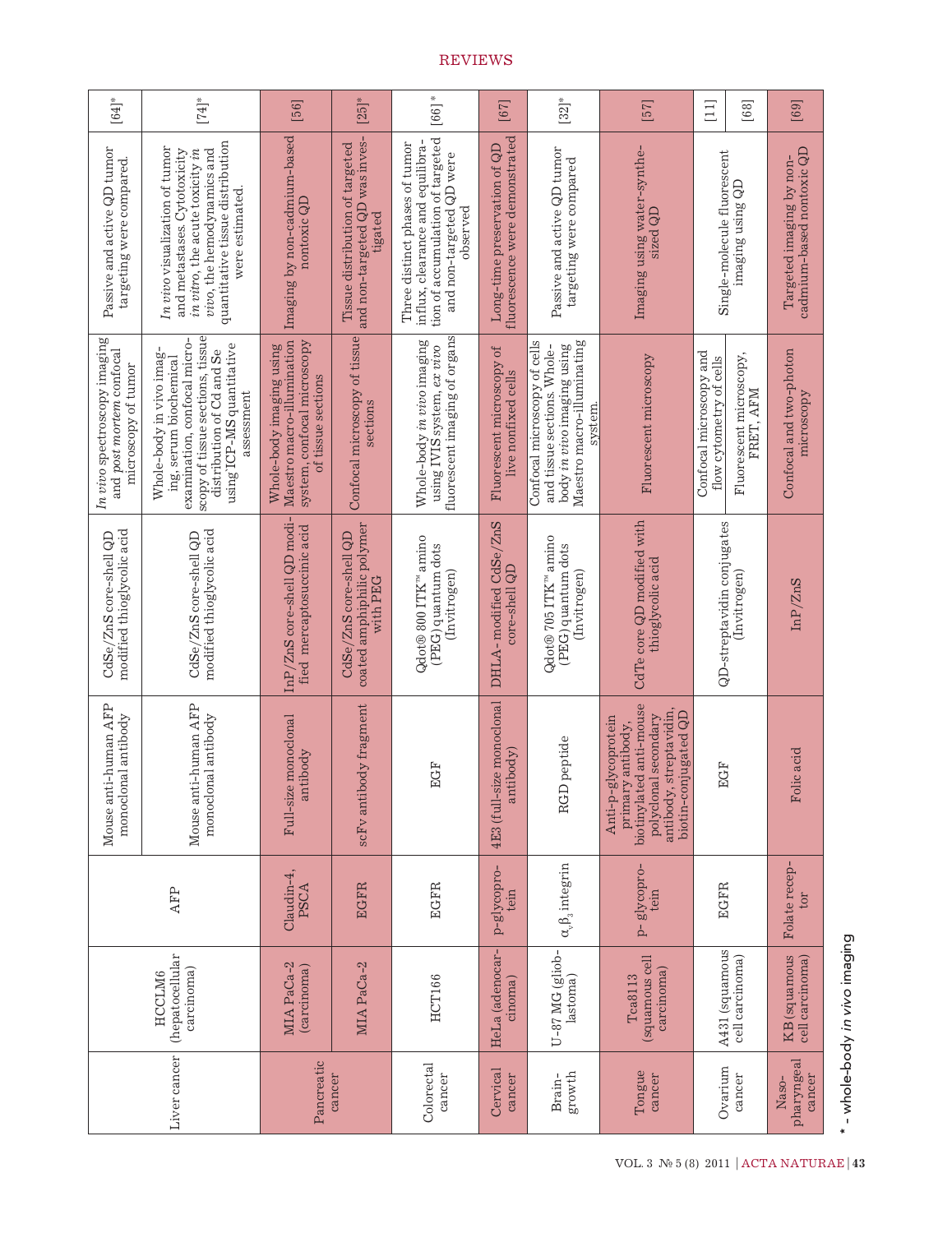centration required for staining and imaging of cell targets by an order of magnitude [89, 101]. These QDs are the most promising for use in the organism. However, it should be taken into consideration when designing them that QDs are not molecules but nanoparticles, and that the physicochemical properties of their surface, rather than their composition, are more important factors in toxicity manifestation (the same is true for other nanoparticles). Some bioinert nanoparticles (gold, carbon) have the same toxic effect on cells as QDs. For example, gold nanoparticles and QDs coated with an amphiphilic polymer shell caused the same physical damages to a mammary cell culture and induced detachment from the substrat [89]. Thus, although the additional, secondary stable shell prevents oxidation and degradation of a QD, it may itself contribute to the overall toxicity of the particles [102].

 In summary, it should be noted that since the appearance of the first colloidal QDs for biological applications, significant work has been carried out to reduce their toxicity, mainly by using various shells, and the groundwork has been laid for their *in vivo* application.

## **5.2** *In vivo* **toxicity**

*In vitro* investigation of cytotoxicity is an important and necessary stage in the design of QD-based agents for diagnostics and therapy, since it allows accelerating and standartizing the process of selection of particles for *in vivo* application . However, these studies are usually insufficient for QD use in clinical practice. When using QDs for whole-body imaging, it is necessary to take into account not only the colloidal nature and physicochemical properties of the surface of these particles, but also their interaction with the immune system and the possibility of physicochemical damage occurring under aggressive conditions in the organism, with the release of toxic elements from their fluorescent core.

To this point, data on the interaction between the immune system and certain types of nanoparticles (liposome, carbon, gold, magnetic) have been obtained [103]. After intravenous administration, nanoparticles were shown to become rapidly subjected to opsonization and subsequent phagocytosis by the cells of the immune system. Moreover, their injection into the blood may result in thrombocyte aggregation, activation of the complement system, and stimulation or suppression of the immune system [103]. With regard to QDs, there has been very little experimental data collected on this topic. It could be assumed that the interaction between QDs and the immune system cells is similar to the interaction that is typical of other nanoparticles. Indeed, it was shown by Japanese researchers [104] that QDs both *in vitro* and *in vivo* do not induce an increase in cytokine production by CD4+ Т lymphocytes, but that they stimulate cell proliferation in the immune system.

The data obtained in the first systematic study of the toxicity and biodistribution of QDs in the organism were published quite recently [95]. Short-term (up to 7 days) and long-term (more than 80 days) biological effects of QDs with different polymeric shells were studied in rat models. The standard clinical biochemical and hematological tests were carried out, as well as histological studies of organs. Contrary to expectations, after intravenous administration of QDs containing carboxyl groups, PEG, or bovine serum albumin on their surface (at a total dosage of 60 nmol/animal introduced within a period of four weeks), no pronounced toxicity was observed for either particle variant.

The researchers studying QD biodistribution in the organism and the possibility of tumor imaging *in vivo*  have also repeatedly observed the absence of indicators of acute toxicity in animals, the absence of necroses, and the retention of tissue morphology during experiments [86, 93, 96]. However, the possibility of QD accumulation and degradation in the organism does not exclude their latent toxicity and delayed effect.

QD stability inside RES tissues and organs is the subject of intense debate. Some authors have demonstrated that polymer-coated QDs retain their morphology and fluorescent properties in tissues over a long period of time (up to 4 months) without degradation and following the release of potentially toxic constituent elements of QDs [96, 97]. At the same time, the degradation of such particles in the organism, which results in fluorescence variation, was observed in some cases [53]. This process appears quite real, since it was shown in experiments *in vitro* that some ROS sources, such as oxygen peroxide and hypochlorous acid, always present in the cell in small quantities, can pass through the polymeric shell and cause a degradation of the fluorescent core [105]. It is also possible that only a part of QDs is subjected to degradation in the organism, while the other part remains intact; the ratio between these parts is just a matter of time (months or even years) [95].

Thus, no apparent toxicity of QDs in model organisms has been shown. However, the existence of numerous risk factors, insufficiency of data, and the absence of long-term studies prevents us from drawing a final conclusion on whether it is safe to use QDs in the organism. The separate, fragmentary and controversial data on QD toxicity found in studies devoted to the biodistribution of these particles emphasize the necessity of wide investigations that would deal with different systems of organs for an adequate assessment of the risks in the use of QDs *in vivo*.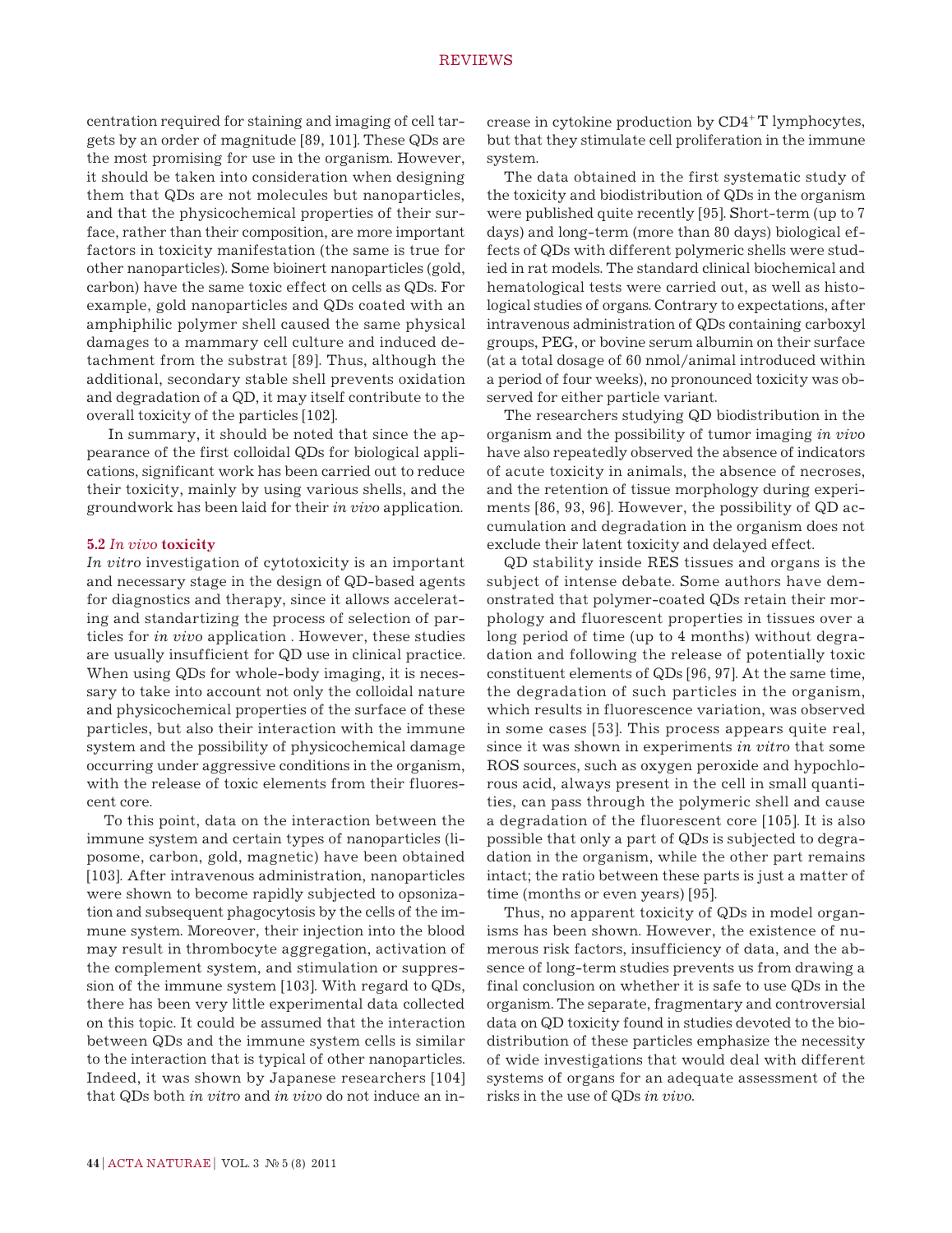# **COnclusions: problems and potentials**

Quantum dots are a relatively new class of compounds with seemingly immense potential for use in various types of tumor diagnostics, from the microplate assay for oncomarker detection to noninvasive *in vivo* imaging of tumors. The unique physicochemical properties of QDs, easily tunable fluorescence spectra, a high quantum yield (particularly, in the IR region), the possibility of excitation over a wide range of wavelengths and narrow emission fluorescence peaks, large section of two-photon absorption, and resistance to photobleaching, make possible a considerable broadening of the capabilities of modern methods of fluorescence imaging and optical diagnostics. These fluorophores allow one to solve problems that are difficult to overcome using conventional dyes; e.g., simultaneous detection of several markers, long-term real-time observation of molecular processes, and taking images of tumors deep in tissues. However, when performing a number of routine tasks, the problems associated with the colloidal nature of QDs outweigh the advantages provided by their optical properties.

The relatively large surface area of QDs that is accessible for chemical modifications, coupled with the possibility of binding to other molecules and particles, allows to prepare various QD-based multimodule constructions that contain particles of different nature (gold, magnet, diamond, liposome, etc.) in addition to the QDs (*Fig. 3*) [28, 106] and simultaneously possess targeting, diagnostic, and therapeutic properties [107]. These multifunctional nanodevices are intended for simultaneous delivery of an active agent to the tumor whilst monitoring this process [35, 62]. The further optimization of biocompatible QDs will facilitate the development of such innovative approaches in oncology as image-guided surgery, molecular profiling of tumors, as well as personalized diagnostics and therapy [108].

The success of the realization of the high potential of the QD method and its implementation in *in vivo* diagnostics depends on achieving solutions to the following important problems. The first such problem is the necessity of long-term toxicological studies and careful investigation of the delayed effect of QD introduction. Coatings based on polymeric materials have already been designed. They considerably enhance QD bioinertness and appreciably reduced their toxicity. However, because QDs accumulate in reticuloendothelial system organs, their removal from the organism being very slow, how safe it is to use them in a living organism still requires further study. In light of this, two other tasks can be formulated: firstly, the necessity to design a new generation of QDs that would be rapidly removed from the organism, and secondly the study of the effects of a possible introduction of QDs into the environment, whilst ensuring ecological safety upon wide application. Presumably, solving these tasks will lead to the development of new materials and technologies for constructing fluorescent nanoparticles.

*The studies carried out in the S.M. Deyev's laboratory including development of oligomeric supramolecular complexes for cancer diagnostics and therapy, particularly with use of QDs, were supported by the Russian Foundation for Basic Research (grant № 09- 04-01201-a), the Federal Target Program "Research and Developments of the Priority Directions of Scientific and Technological Complex in Russia in 2007–2012", and programs of the Presidium of the Russian Academy of Sciences "Molecular and Cellular Biology" and "Fundaments of Basic Research of Nanotechnologies and Nanomaterials".*

## **REFERENCES**

- 1. Giepmans B.N., Adams S.R., Ellisman M.H., Tsien R.Y. // Science. 2006. V. 312. № 5771. P. 217–224.
- 2. Chudakov D.M., Lukyanov S., Lukyanov K.A. // Trends Biotechnol. 2005. V. 23. № 12. P. 605–613.
- 3. Shcherbo D., Murphy C.S., Ermakova G.V., Solovieva E.A., Chepurnykh T.V., Shcheglov A.S., Verkhusha V.V., Pletnev V.Z., Hazelwood K.L., Roche P.M., Lukyanov S., Zaraisky A.G., Davidson M.W., Chudakov D.M. // Biochem. J. 2009. V. 418. № 3. P. 567–754.
- 4. Wang C., Gao X., Su X. // Anal. Bioanal. Chem. 2010. V. 397. № 4. P. 1397–1415.
- 5. Oleinikov V.A., Sukhanova A.V., Nabiev I.R. // Nanotechnologies in Russia. 2007. V. 2. № 1-2. P. 160-173.
- 6. Resh-Genger U., Grabolle1 M., Cavaliere-Jaricot S., Nitschke R., Nann T. // Nat. Methods. 2008. V. 5. № 9. P. 763–775.
- 7. Alivisatos P. // Nature Biotechnol. 2004. V. 22. № 1. P. 47–52.
- 8. Medintz I.L., Uyeda H.T., Goldman E.R., Mattoussi H. // Nat. Mater. 2005. V. 4. № 6. P. 435–446.
- 9. Dabbousi B.O., Rodriguez-Viejo J., Mikulec F.V., Heine J.R., Mattoussi H., Ober R., Jensen K. F., Bawendi M.G. // J. Phys. Chem. B. 1997. V. 101. № 46. P. 9463–9475.
- 10. Parak W.J., Gerion D., Pellegrino T., Zanchet D., Micheel C., Williams S.C., Alivisatos A.P., Boudreau R., Le Gros M.A., Larabell C.A. // Nanotech. 2003. V. 14. № 7. R15–R27. doi: 10.1088/0957-4484/14/7/201.
- 11. Lidke D.S., Nagy P., Heintzmann R., Arndt-Jovin D.J., Post J.N., Grecco H.E., Jares-Erijman E.A., Jovin T.M. // Nat. Biotechnol. 2004. V. 22. № 2. P. 198-203.
- 12. Dahan M., Levi S., Luccardini C., Rostaing P., Riveau B., Triller A. // Science. 2003. V. 302. № 5644. P. 442–445.
- 13. Tholouli E., Hoyland J.A., Di Vizio D., O'Connell F., Macdermott S.A., Twomey D., Levenson R., Yin J.A., Golub T.R., Loda M., Byers R. // Biochem. Biophys. Res. Commun. 2006. V. 348. № 2. P. 628–636.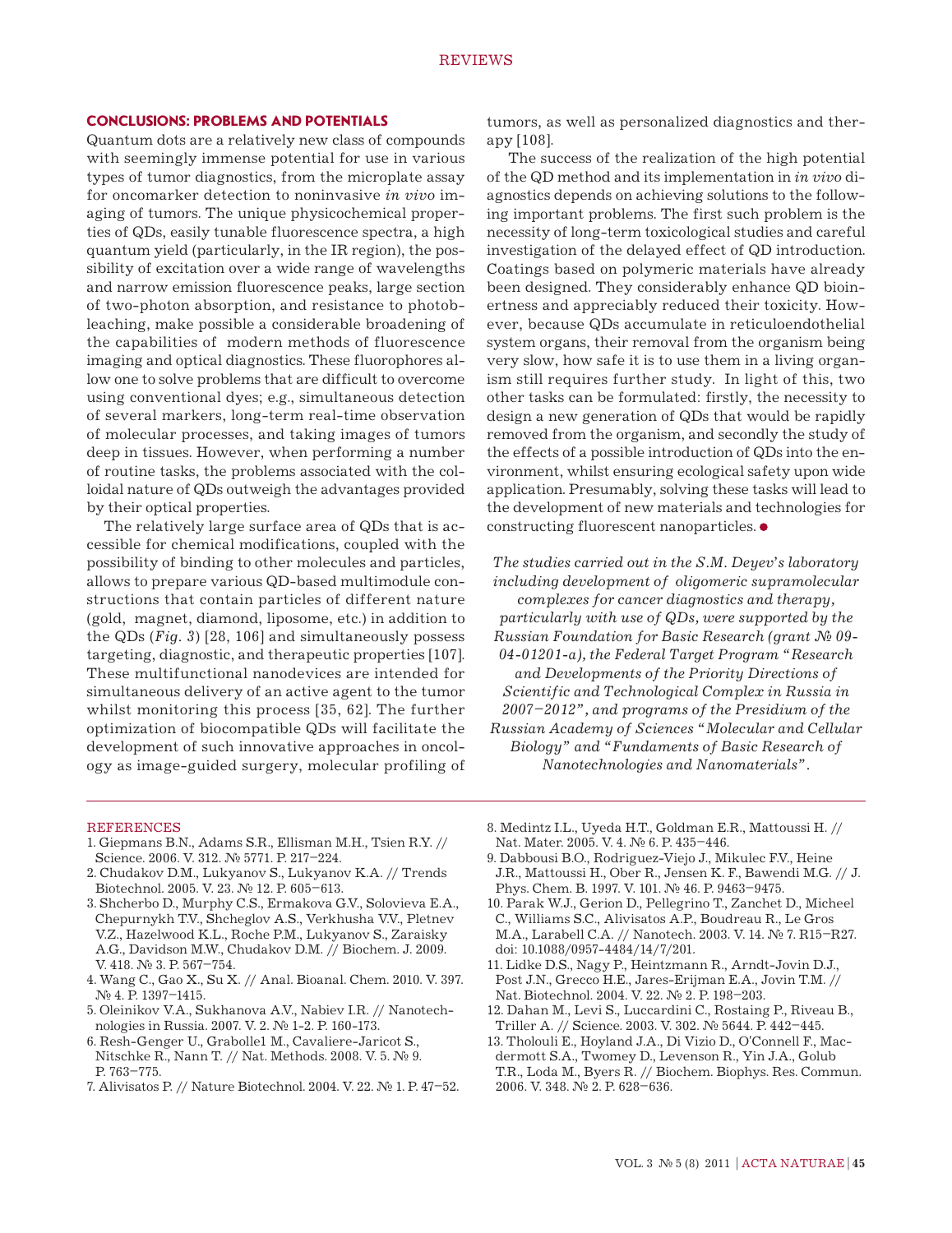- 14. Chan W.C., Nie S. // Science. 1998. V. 281. № 5385. P. 2016–2018.
- 15. Bruchez M.Jr., Moronne M., Gin P., Weiss S., Alivisatos A.P. // Science. 1998. V. 281. № 5385. P. 2013–2016.
- 16. Wu M.X., Liu H., Haley K.N., Treadway J.A., Larson J.P., Ge N., Peale F., Bruchez M. // Nat. Biotechnol. 2003. V. 21. № 1. P. 41–46.
- 17. Smith A.M., Dave S., Nie S., True L., Gao X. // Expert Rev. Mol. Diagn. 2006. V. 6. № 2. P. 231–244.
- 18. Deyev S.M., Lebedenko E.N. // Aсta Naturae. 2009. V. 1. № 1. P. 32–50.
- 19. Bird R.E., Hardman K.D., Jacobson J.W., Johnson S., Kaufman B.M., Lee S.M., Lee T., Pope S.H., Riordan G.S., Whitlow M. // Science. 1988. V. 242. № 4877. P. 423–426.
- 20. Pack P., Plückthun A. // Biochemistry. 1992. V. 31. № 6. P. 1579–1584.
- 21. Wu A.M., Yazaki P.J. // Q. J. Nucl. Med. 2000. V. 44. № 3. P. 268–283.
- 22. Edelweiss E., Balandin T.G., Ivanova J.L., Lutsenko G.V., Leonova O.G., Popenko V.I., Sapozhnikov A.M., Deyev S.M. // PLoS ONE. 2008. V. 3. № 6. P. e2434.
- 23. Balandin T.G., Edelweiss E., Andronova N.V., Treshalina E.M., Sapozhnikov A.M., Deyev S.M. // Invest. New Drugs. 2009. DOI 10.1007/s10637-009-9329-2.
- 24. Serebrovskaya E.O., Edelweiss E.F., Stremovskiy O.A., Lukyanov K.A., Chudakov D.M., Deyev S.M. // Proc. Natl. Acad. Sci. USA. 2009. V. 106. № 23. P. 9221–9225.
- 25. Yang L., Mao H., Wang Y.A., Cao Z., Peng X., Wang X., Duan H., Ni C., Yuan Q., Adams G., Smith M.Q., Wood W.C., Gao X., Nie S. // Small. 2009. V. 5. № 2. P. 235–243.
- 26. Deyev S.M., Waibel R., Lebedenko E.N., Schubiger A.P., Plückthun A. // Nat. Biotechnol. 2003. V. 21. № 12. P. 1486–1492.
- 27. Deyev S.M., Lebedenko E.N. // Bioessays. 2008. V. 30. № 9. P. 904–918.
- 28. Nikitin M.P., Zdobnova T.A., Lukash S.V., Stremovskiy O.A., Deyev S.M. // Proc. Natl. Acad. Sci. USA. 2010. V. 107. № 13. P. 5827–5832.
- 29. Zhou M., Ghosh I. // Biopolymers. 2007. V. 88. № 3. P. 325–339.
- 30. Winter J.O., Liu T.Y., Korgel B.A., Schmidt C.E. // Adv. Mater. 2001. V. 13. № 22. P. 1673–1677.
- 31. Akerman M.E., Chan W.C., Laakkonen P., Bhatia S.N., Ruoslahti E. // Proc. Natl. Acad. Sci. USA. 2002. V. 99. № 20. P. 12617–12621.
- 32. Cai W., Shin D.W., Chen K., Gheysens O., Cao Q., Wang S.X., Gambhir S.S., Chen X. // Nano Lett. 2006. V. 6. № 4. P. 669–676.
- 33. Zhang J., Jia X., Lv X.J., Deng Y.L., Xie H.Y. // Talanta. 2010. V. 81. № 1–2. P. 505–509.
- 34. Chu T.C., Shieh F., Lavery L.A., Levy M., Kortum R.R., Korgel B.A., Ellington A.D. // Biosens. Bioelectron. 2006. V. 21. № 10. P. 1859–1866.
- 35. Bagalkot V., Zhang L., Levy-Nissenbaum E., Jon S., Kantoff P.W., Langer R., Farokhzad O.C. // Nano Lett. 2007. V. 7. № 10. P. 3065–3070.
- 36. Ko M.H., Kim S., Kang W.J., Lee J.H., Kang H., Moon S.H., Hwang D.W., Ko H.Y., Lee D.S. // Small. 2009. V. 5. № 10. P. 1207–1212.
- 37. Smith A.M., Duan H., Mohs A.M., Nie S. // Adv. Drug. Deliv. Rev. 2008. V. 60. № 11. P. 1226–1240.
- 38. Chan W.C., Maxwell D.J., Gao X., Bailey R.E., Han M., Nie S. // Curr. Opin. Biotechnol. 2002. V. 13. № 1. P. 40–46.
- 39. Pathak S., Davidson M.C., Silva G.A. // Nano Lett. 2007. V. 7. № 7. P. 1839–1845.
- 40. Green N.M. // Methods Enzymol. 1990. V. 184. P. 51–67.
- 41. Dahan M. // Histochem. Cell Biol. 2006. V. 125. № 5. P. 451–456.
- 42. Lebedenko E.N., Balandin T.G., Edelweiss E.F., Georgiev O., Moiseeva E.S., Petrov R.V., Deyev S.M.// Dokl Biochem Biophys. 2007. V. 414. P. 120-123.
- 43. Deyev S.M., Lebedenko E.N. // Russian Journal of Bioorganic Chemistry. 2009. V. 35. № 6. P. 685-701.
- 44. Martsev S.P., Tsybovsky Y.I., Stremovskiy O.A., Odintsov S.G., Balandin T.G., Arosio P., Kravchuk Z.I., Deyev S.M. // Protein Eng. Des. Sel. 2004. V. 17. № 1. P. 85–93.
- 45. Zdobnova T.A., Dorofeev S.G., Tananaev P.N., Vasiliev R.B., Balandin T.G., Edelweiss E.F., Stremovskiy O.A., Balalaeva I.V., Turchin I.V., Lebedenko E.N., Zlomanov V.P., Deyev S.M. // J. Biomed. Opt. 2009. V. 14. № 2. P. 021004.
- 46. Zdobnova T.A., Dorofeev S.G., Tananaev P.N., Zlomanov V.P., Stremovskiy O.A., Lebedenko E.N., Balalaeva I.V., Deyev S.M., Petrov R.V. // Dokl. Biochem. Biophys. 2010. V. 430. P. 41-44.
- 47. Bentzen E.L., Tomlinson I.D., Mason J., Gresch P., Warnement M.R., Wright D., Sanders-Bush E., Blakely R., Rosenthal S.J. // Bioconjug. Chem. 2005. V. 16. № 6. P. 1488–1494.
- 48. Duan H., Nie S. // J. Am. Chem. Soc. 2007. V. 129. № 11. P. 3333–3338.
- 49. Belyaeva T.N., Salova A.V., Leontieva E.A., Mozhenok T.P., Kornilova E.S., Krolenko S.A. // Cell and Tissue Biology. 2009. V. 3. № 6. P. 551-558.
- 50. Kelf T.A., Sreenivasan V.K., Sun J., Kim E.J., Goldys E.M., Zvyagin A.V. // Nanotechnology. 2010. V. 21. № 28. e285105.
- 51. Xing Y., Chaudry Q., Shen C., Kong K.Y., Zhau H.E., Chung L.W., Petros J.A., O'Regan R.M., Yezhelyev M.V., Simons J.W., Wang M.D., Nie S.M. // Nat. Protoc. 2007. V. 2. № 5. P. 1152–1165.
- 52. Kairdolf B.A., Mancini M.C., Smith A.M., Nie S. // Anal. Chem. 2008. V. 80. № 8. P. 3029–3034.
- 53. Gao X., Cui Y., Levenson R.M., Chung L.W., Nie S. // Nat. Biotechnol. 2004. V. 22. № 8. P. 969–976.
- 54. Tada H., Higuchi T.M., Wanatabe N., Ohuchi N. // Cancer Res. 2007. V. 67. № 3. P. 1138–1144.
- 55. Zhang H., Sachdev D., Wang C., Hubel A., Gaillard-Kelly M., Yee D. // Breast Cancer Res Treat. 2009. V. 114. № 2. P. 277–285.
- 56. Yong K.-T., Ding H., Roy I., Law W.-C., Bergey E.J., Maitra A., Prasad P.N. // ACS Nano. 2009. V. 3. № 3. P. 502–510.
- 57. Li Z., Wang K., Tan W., Li J., Fu Z., Ma C., Li H., He X., Liu J. // Anal. Biochem. 2006. V. 354. № 2. P. 169–174.
- 58. Shi C., Zhu Y., Xie Z., Qian W., Hsieh C.L., Nie S., Su Y., Zhau H.E., Chung L.W. // Urology. 2009. V. 74. № 2. P. 446–451.
- 59. Choi H.S., Liu W., Liu F., Nasr K., Misra P., Bawendi M.G., Frangioni J.V. // Nat. Nanotechnol. 2010. V. 5. № 1. P. 42–47.
- 60. Sukhanova A., Devy J., Venteo L., Kaplan H., Artemyev M., Oleinikov V., Klinov D., Pluot M., Cohen J.H., Nabiev I. // Anal. Biochem. 2004. V. 324. № 1. P. 60–67.
- 61. Yezhelyev M.V., Al-Hajj A., Morris C., Marcus A.I., Liu T., Lewis M., Cohen C., Zrazhevskiy P., Simons J.W., Rogatko A., Nie S., Gao X., O'Regan R.M. // Adv. Mater. 2007. V. 19. № 20. P. 3146–3151.
- 62. Weng K.C., Noble C.O., Papahadjopoulos-Sternberg B., Chen F.F., Drummond D.C., Kirpotin D.B., Wang D., Hom Y.K., Hann B., Park J.W. // Nano Lett. 2008. V. 8. № 9. P. 2851–2857.
- 63. Takeda M., Tada H., Higuchi H., Kobayashi Y., Kobayashi